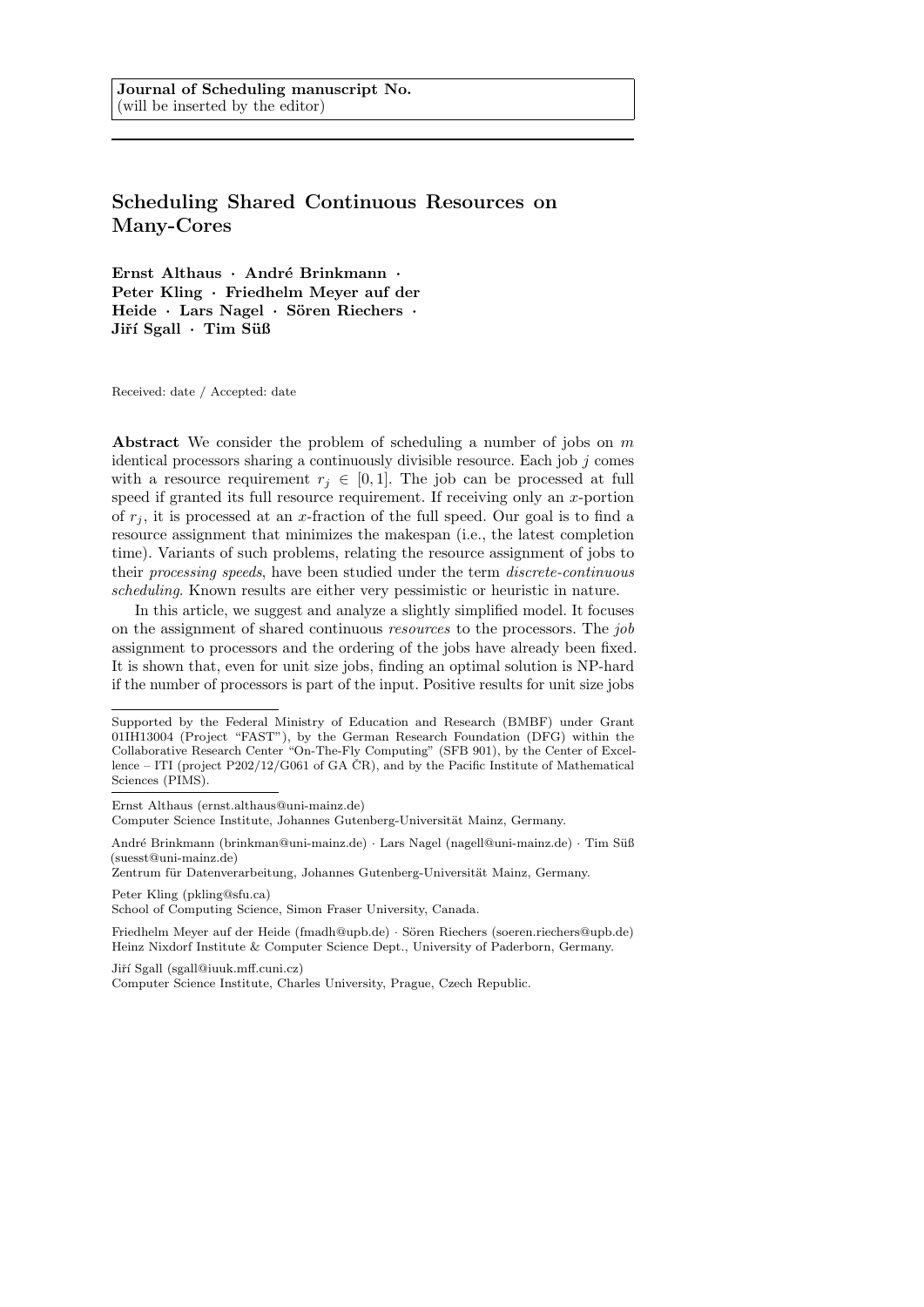include a polynomial-time algorithm for any constant number of processors. Since the running time is infeasible for practical purposes, we also provide more efficient algorithm variants: an optimal algorithm for 2 processors and a  $(2 - \frac{1}{m})$ -approximation algorithm for m processors.

Keywords scheduling · approximation algorithms · resources

# 1 Introduction

The processor scheduling problem considered in this article is motivated by the observation that, in many cases, it is not a device's speed or energy consumption that limits the progress of a given computation but the fact that data cannot be provided at the necessary rate. In extreme cases, this may lead to situations where changing the available I/O rate (or bandwidth) by some factor  $x$  may directly affect the running time by (approximately) the same factor [\[19\]](#page-27-0).

At first glance, this seems more a network issue than a problem of interest for processor scheduling. After all, bandwidth bottlenecks are typically imposed by the interconnection of devices (e.g., networks or data buses), and there is a huge body of literature concerned with such issues on the network layer. However, the analysis in this area typically concentrates on the network's performance. In contrast, our model focuses on how the distribution of the bandwidth shared by a fixed set of processing units can affect their computational performance. That is, given some information about the bandwidth requirement of a program (e.g., when does it need how much bandwidth to progress at full speed), the scheduler can speed up critical jobs by a suitable assignment of the available bandwidth to the different processors. Typical examples for such settings are many-core systems: They provide an immense computing power through the sheer number of processor cores. Yet, many (if not all) of the chip's cores share a single data bus to the outside world. If such a system has to process I/O-intensive tasks (as typical for scientific computing), the available bandwidth becomes the computational bottleneck, and the bandwidth distribution becomes the decisive scheduling factor. One can find similar effects, if at different scales, on many other levels. For example, consider virtual systems, where different virtual machines share a single, arbitrarily and dynamically divisible resource (like CPU or Memory) of a given host system.

A First Glimpse at the Model. From a more abstract point of view, the aforementioned bandwidth scheduling can be seen as a variant of resource constrained scheduling, the bandwidth being an example for the resource. Imagine a system consisting of several identical processors that run at a fixed speed and share a given resource. Assume that the resource is the system's performance bottleneck, in the sense that the running time of programs (tasks) depends directly (that is to say, linearly) on the share of the resource they are allowed to use. Each task provides information about its resource requirements by stating what share of the resource it needs at different phases of its processing to run at full speed. Thus, we can imagine a task i to consist of a number  $n_i$  of jobs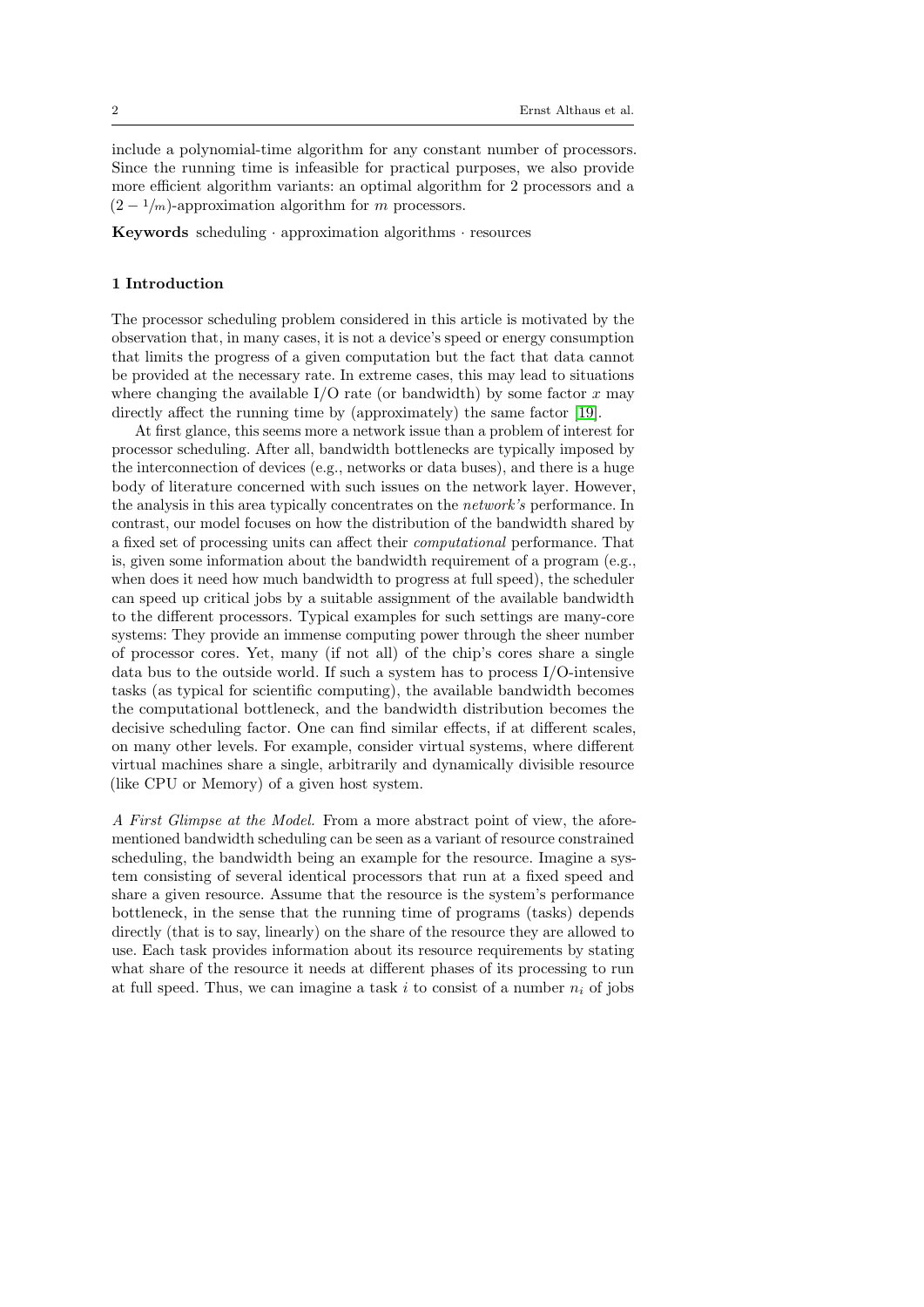that must be processed sequentially, one after another. Each job represents a phase of the task's processing where the resource requirement is constant. The length of the phase (i.e., the job's processing time) is minimal at full speed and increases by a factor of  $1/x$  if only a portion  $x \in [0,1]$  of the requested resource share is provided. We use the term CRSHARING to refer to this problem of sharing continuous resources; see Section [3](#page-4-0) for a more formal description.

We will see, especially in Section [2,](#page-2-0) that this type of resource assignment problem is comparatively complex. Most work considering similar problems seems to be of heuristic nature and analytical results are scarce (and, if surfaced, quite negative). Since we are interested in more analytical insights, we approach the problem by concentrating on the assignment of resources, removing the (classical) scheduling aspect almost completely. That is to say, we consider a scenario in which each processor has exactly one task, and each task consists of jobs of unit workload (but different resource requirements). Moreover, we assume discrete time steps, such that the scheduler can change the resource assignment only at the beginning of such a time step. As we will see, even this simple setting proves to be challenging.

Outline. Section [2](#page-2-0) surveys the related work and describes our contribution in view of known results. A formal model description of the CRSharing problem is provided in Section [3.](#page-4-0) Section [4](#page-8-0) equips the reader with basic definitions and results and discusses a first, simple result for a round robin algorithm. Our main results are given in Sections [5](#page-12-0) to [8,](#page-20-0) where we study the complexity and achievable approximation ratio for the CRSharing problem. We conclude with a short outlook in Section [9.](#page-25-0)

# <span id="page-2-0"></span>2 Related Work & Contribution

The proposed CRSharing problem is a classical resource constrained scheduling problem. In such settings, the scheduler does not only manage the computational resources (e.g., the assignment of jobs to processors) but also the allocation of one or more additional resources to the currently processed jobs. In our context (processor scheduling), the most obvious examples for such resources are probably bandwidth and memory. However, note that models similar to ours are also used in project planning or for manufacturing systems.

The following discussion focuses on results for *cardinality constrained bin* packing of splittable items as well as so-called discrete-continuous models, where the computational resource is discrete (e.g., several processors) and the additional resources are continuous (e.g., bandwidth allotted in a continuous manner to the available processors). For a more general overview of resource constrained scheduling, the interested reader is referred to [\[13,](#page-27-1) Chs. 23-24] and [\[1,](#page-27-2) Ch. 12].

Packing splittable items with cardinality constraints. This problem setting was originally introduced by Chung et al. [\[3\]](#page-27-3). Here, we are given bins of size 1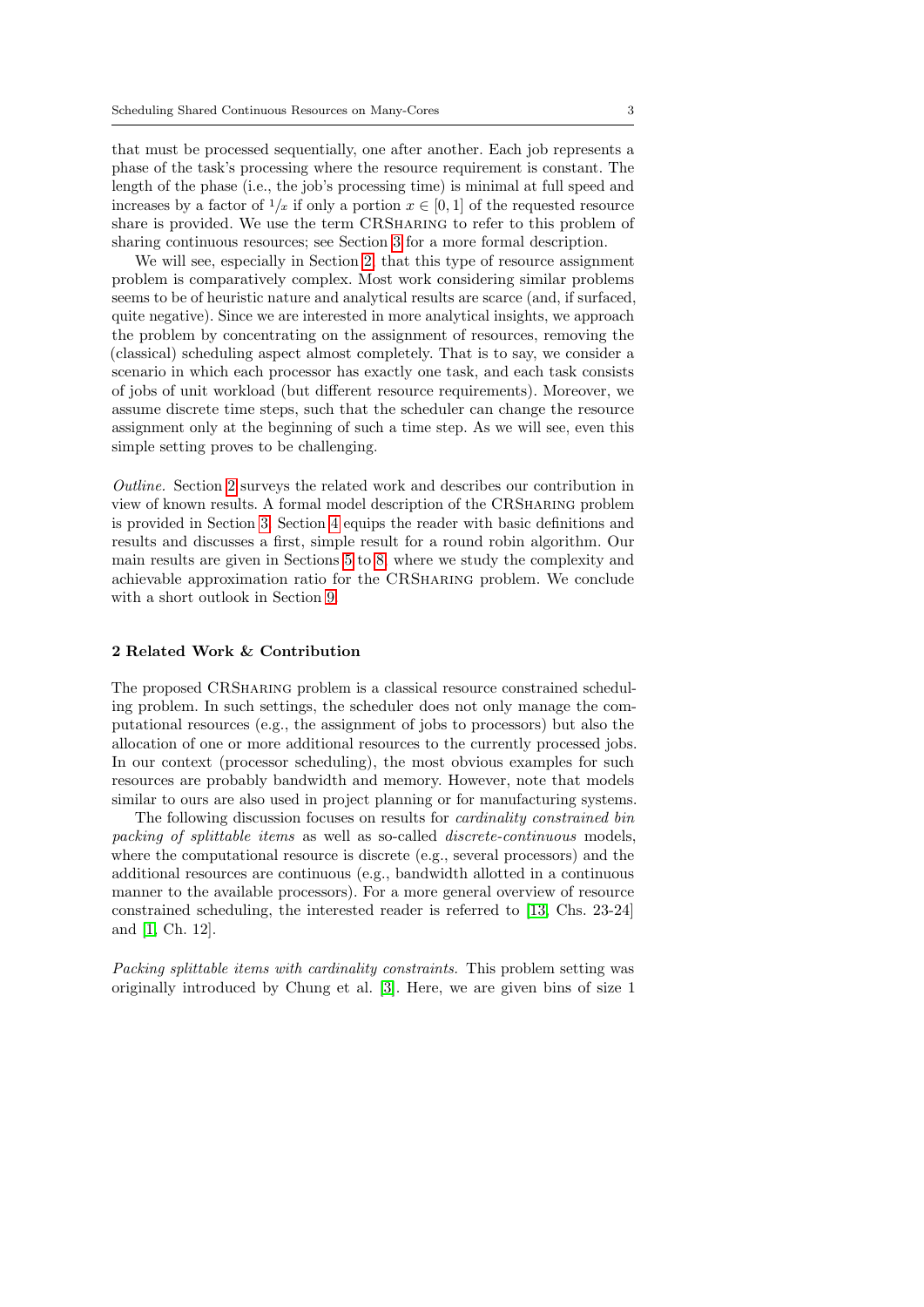and *n* items with size  $s_1, s_2, \ldots, s_n$  (with  $s_i > 0$  for all *i*). Items can be split arbitrarily (splittable items), but each bin is only allowed to hold at most  $k \in \mathbb{N}$ many item parts *(cardinality constraints)*. The objective is to minimize the number of bins used. This problem shows some resemblance to CRSHARING by understanding the number of processors as cardinality constraints and the bins with a limited capacity as time steps. However, note that, unlike CRSHARING, this problems allows for arbitrary preemption and migration, and jobs can be assigned to processors arbitrarily. This provides a much higher degree of freedom, making it easier for algorithms to avoid "leftovers" of the resource.

Chung et al. [\[3\]](#page-27-3) show that this problem is NP-hard for any  $k \geq 2$ . For  $k = 2$ , they show an approximation factor of  $\frac{3}{2} + o(1)$  for a simple NEXTFIT algorithm as well as a more general class of algorithms. Epstein and van Stee [\[5\]](#page-27-4) later proved that the performance of the NEXTFIT algorithm for arbitrary  $k \geq 2$  yields an absolute approximation factor of  $2 - \frac{1}{k}$ . They also show that the general case for  $k \geq 3$  is NP-hard and give an efficient  $\frac{7}{5}$ -approximation algorithm for  $k = 2$ . Finally, Epstein and van Stee [\[4\]](#page-27-5) present polynomial-time approximation schemes for sublinear k.

Discrete-continuous Scheduling. The notion of discrete-continuous scheduling traces back to several papers by Józefowska and Weglarz, first and foremost [\[11\]](#page-27-6). While most results in this area study scenarios where the amount of allocated resources influences the processing time or release dates of jobs (see [\[6\]](#page-27-7) for a survey), Józefowska and Weglarz [\[11\]](#page-27-6) consider the case where the amount of allocated resources influences the processing speed of jobs. More precisely, if the function  $R_j: \mathbb{R}_{\geq 0} \to [0,1]$  models the share of the resource that job j gets assigned at some time  $t \in \mathbb{R}_{\geq 0}$ , its workload is processed at a speed of  $f_j(R_j(t))$ . Here,  $f_j$  models how a job's processing speed is affected by the received resource amount and is assumed to be continuous and non-decreasing with  $f_i(0) = 0$ . Using this resource model, the authors consider the problem of scheduling n non-preemptable and independent jobs on m processors. They propose an analysis framework based on a mathematical programming formulation and demonstrate it for the objective of minimizing the schedule's makespan. For certain classes of  $f_i$ , this yields a simple analytical solution [\[11,](#page-27-6)[7\]](#page-27-8). This holds especially for convex functions  $f_i$ , which encourage the scheduler to assign the full resource to a single processor. Finding an optimal solution for more realistic cases (especially concave  $f_i$ ) remains infeasible. The results in [\[11\]](#page-27-6) initiated several research efforts in this area, including a transfer of the methodology to other scheduling variants (e.g., average flow time instead of makespan [\[10\]](#page-27-9)) as well as several heuristic approaches to obtain practical solutions in the general case [\[8,](#page-27-10)[9,](#page-27-11)[12,](#page-27-12)[16\]](#page-27-13). A detailed and current survey about these results can be found in [\[17\]](#page-27-14) (especially Section 7).

Our CRSharing problem shares several characteristics with discretecontinuous scheduling problems. In particular, the jobs' resource requirements can be modeled via concave functions  $f_j$  of the form  $f_j(R) = \min(R/r_j, 1)$ , where the value  $r_i$  denotes the resource requirement of job j (cf. Section [3\)](#page-4-0). That is, the speed used to process a job depends linearly on the share of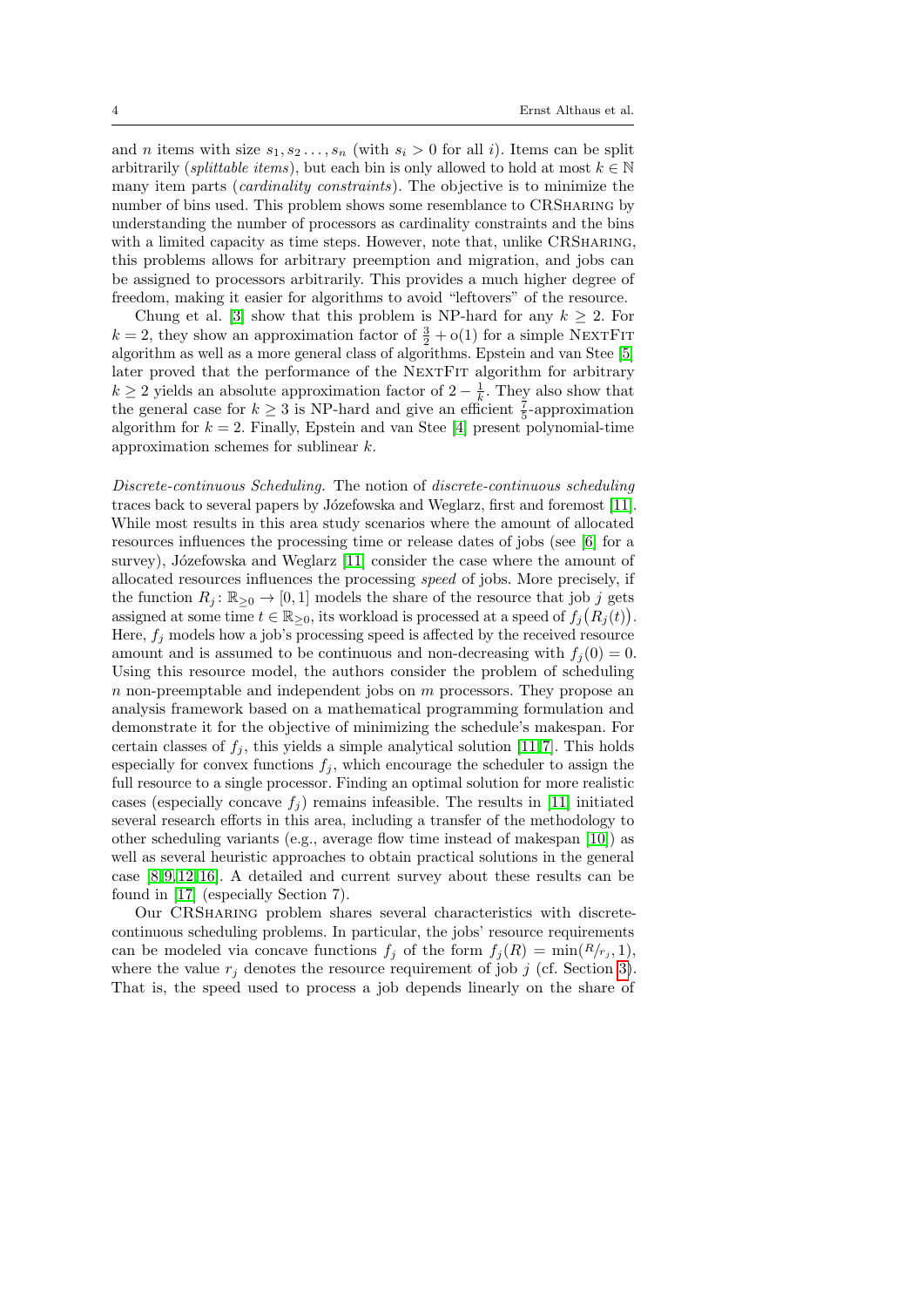the resource it receives, but is capped at one. Our model contains several other important differences, the most obvious being that the assignment of jobs to processors as well as the order of jobs on a given processor is fixed. This severely limits the possibilities of the scheduler, which can no longer try to distribute the jobs evenly among the available processors. Instead, it is compelled to use a sophisticated resource assignment in order to yield a schedule of low makespan. Still, this simplification allows us to focus on the inherent problem complexity of assigning the continuous resource such that the schedule's makespan is minimized, and to derive provably good algorithms. In contrast, most of the aforementioned results for the discrete-continuous setting are of heuristic nature and do not provide any provable quality guarantees with respect to the resulting schedules, and cases that can be analyzed analytically turn out to feature quite simple solution structures [\[11,](#page-27-6) [7\]](#page-27-8).

Contribution. We introduce a new resource-constrained scheduling model for multiple processors, where job processing speeds depend on the assigned share of a common resource. Our focus lies on a variant with unit size jobs where the scheduler only has to manage the distribution of the resource among all processors. The objective is to minimize the total makespan (maximum completion time over all jobs). Even this simple variant turns out to be NPhard in the number  $m$  of processors. For fixed  $m$ , we show that the problem is solvable in polynomial time. Since the respective algorithm is not practical, we also provide an exact quadratic-time algorithm for  $m = 2$  and an approximation algorithm for any fixed  $m$ . The latter achieves a worst-case approximation ratio of exactly  $2 - \frac{1}{m}$ . Our approach uses a hypergraph representation that allows us to capture non-trivial structural properties. To the best of our knowledge, this is the first strong analytical result for this type of problem.

## <span id="page-4-0"></span>3 Model & Notation

We start by defining the model for the general version of the CRSHARING problem, which considers jobs of arbitrary sizes. Afterward, we discuss an alternative interpretation of our model that will ease our argumentation in the analysis part. Note that, while the model description considers jobs of arbitrary sizes, most of our analysis focuses on the case where all jobs are of unit size.

## 3.1 Formal Model Description

Consider a system of m identical fixed-speed processors sharing a common resource. At every time step  $t \in \mathbb{N}$ , the scheduler distributes the resource among the  $m$  processors. To this end, each processor  $i$  is assigned a share  $R_i(t) \in [0,1]$  of the resource, which it is allowed to use in time step t. It is the responsibility of the scheduler to ensure that the resource is not overused. That is, it must guarantee that  $\sum_{i=1}^{m} R_i(t) \leq 1$  holds for all  $t \in \mathbb{N}$ . For each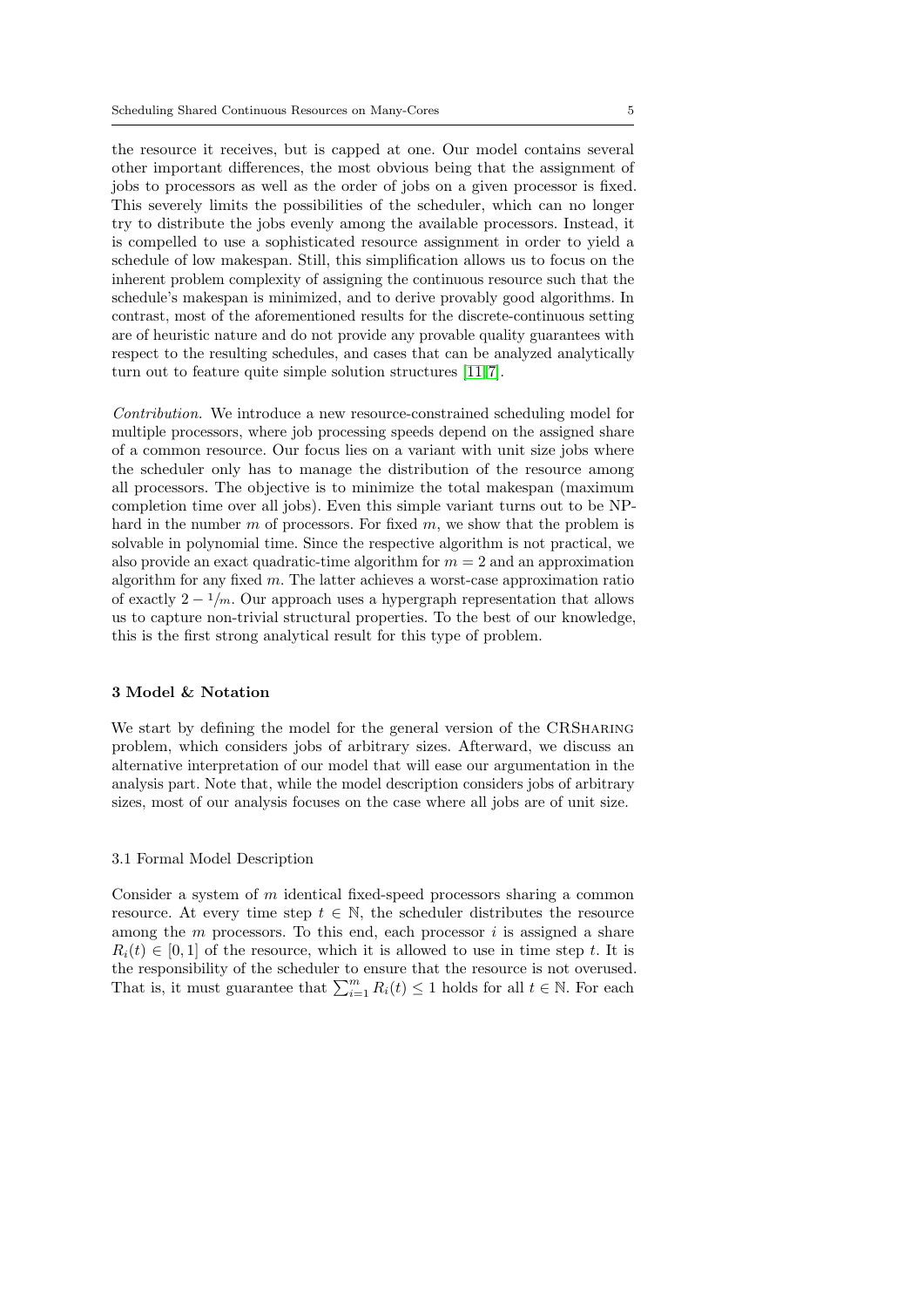processor i, there is a sequence of  $n_i \in \mathbb{N}$  jobs that must be processed by the processor in the given order. We write  $(i, j)$  to refer to the j-th job on processor i. A processor is not allowed to process more than one job during any given time step. Each job  $(i, j)$  has a processing volume (size)  $p_{ij} \in \mathbb{R}_{>0}$ and a resource requirement  $r_{ij} \in [0, 1]$ . The resource requirement specifies what portion of the resource is needed to process one unit of the job's processing volume in one time step. In general, when a job is granted an  $x$ -portion of its resource requirement  $(x \in [0,1])$ , exactly x units of its processing volume are processed in that time step. There is no benefit in granting a job more than its requested share of the resource. That is, a job's processing cannot be sped up by granting it, for example, twice its resource requirement. A feasible schedule for an instance of the CRSharing problem consists of m resource assignment functions  $R_i: \mathbb{N} \to [0,1]$  that specify the resource's distribution among the processors for all time steps without overusing the resource. At any time  $t$ , each processor i uses its assigned resource share  $R_i(t)$  to process the job  $(i, j)$ with minimal  $j$  among all unfinished jobs. We measure a schedule's quality by its makespan (i.e., the time needed to finish all jobs). Our goal is to find a feasible schedule having minimal makespan. To simplify notation, we often identify a schedule S with its makespan (e.g., writing  $S/\text{OPT}$  for the makespan of schedule S divided by the makespan of an optimal schedule OPT).

<span id="page-5-1"></span>Alternative Model Interpretation. An alternative interpretation of our scheduling problem can be obtained by the following observation: Consider a job  $(i, j)$ whose processing is started at time step  $t_1$ . It receives a share  $R_i(t_1) \in [0,1]$ of the resource. By the previous model definition, exactly  $\min(R_i(t_1)/r_{ij}, 1)$ units of its processing volume are processed. Similarly, in the next time step min $(R_i(t_1 + 1)/r_{ij}, 1)$  units of its processing volume are processed. Consequently, the job is finished at the minimal time step  $t_2 \geq t_1$  such that  $\sum_{t=t_1}^{\bar{t}_2} \min(R_i(t)/r_{ij}, 1) \ge p_{ij}$  or, equivalently if  $r_{ij} > 0$ , at the minimal time step  $t_2 \geq t_1$  with

$$
\sum_{t=t_1}^{t_2} \min(R_i(t), r_{ij}) \ge r_{ij} p_{ij} =: \tilde{p}_{ij}.
$$
 (1)

This observation allows us to get rid of the resource aspect by considering variable speed processors instead of fixed speed processors. The speed of such variable speed processors can be changed at runtime<sup>[1](#page-5-0)</sup>. For our reinterpretation, think of a job  $(i, j)$  to have size  $\tilde{p}_{ij}$  and of a processor i to be of variable speed. The value  $R_i(t)$  denotes the speed processor i is set to during time step t. The scheduler is in control of these processor speeds, but it must ensure that the aggregated speed of all processors does never exceed one. Moreover, in addition to the system's speed limit, each job  $(i, j)$  is annotated with the maximum speed  $r_{ij}$  it can utilize. In this light, our CRSHARING problem becomes a speed scaling problem to minimize the makespan in which the scheduler is limited by both the system's maximum aggregated speed and a per-job speed limit. The

<span id="page-5-0"></span><sup>&</sup>lt;sup>1</sup> This is also known as *speed scaling* (cf. [\[18\]](#page-27-15)).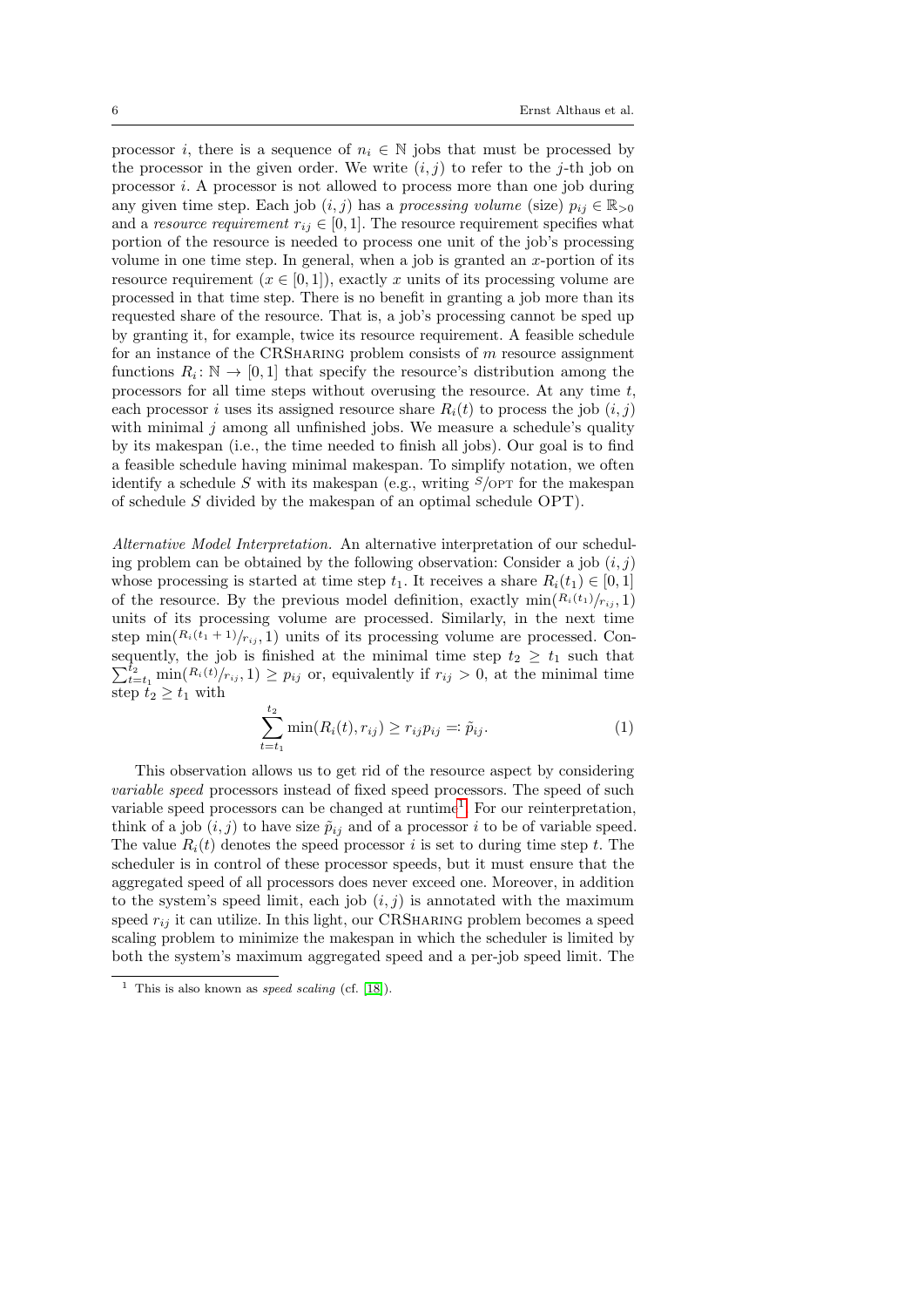unit size restriction for the CRSharing problem translates into the restriction that job sizes  $\tilde{p}_{ij}$  equal the corresponding resource requirements  $r_{ij}$ . In other words, all jobs must be processable in one time step if run at maximum speed.

During the analysis, it will sometimes be more convenient to think of our problem in the way described above. For example, note that the total size (in the alternative model description) of all jobs in the system is  $\sum_{i=1}^{m} \sum_{j=1}^{n_i} \tilde{p}_{ij}$ . This load is processed at a maximal aggregated speed of 1. Thus, all processors together cannot process more than one unit of this total load per time step. This yields the following simple but useful observation:

<span id="page-6-0"></span>**Observation 1** Any feasible schedule needs at least  $\sum_{i=1}^{m} \sum_{j=1}^{n_i} r_{ij} p_{ij}$  time steps to finish a given set of jobs with resource requirements  $\overline{r_{ij}}$  and sizes  $p_{ij}$ .

At times, we will use the notion remaining resource requirement to denote the remnants of a job's initial workload  $\tilde{p}_{ij}$ .

Additional Notation  $\mathcal{B}$  Notions. The following additional notions and notation will turn out to be helpful in the analysis and discussion. For a processor  $i$ with  $n_i$  jobs, we define  $n_i(t)$  as the number of unfinished jobs at the start of time step t. In particular, we have  $n_i(1) = n_i$ . The value  $j_i(t) \coloneqq n_i - n_i(t)$ denotes the number of jobs completed on machine  $i$  at the start of step  $t$ . A processor *i* is said to be *active* at time step *t* if  $n<sub>i</sub>(t) > 0$ . Similarly, we say that job  $(i, j)$  is active at time step t if  $j_i(t) = n_i - n_i(t) = j - 1$  (i.e., if processor i has finished exactly  $j - 1$  jobs at the start of time step t). We use  $M_j := \{ i \mid n_i \geq j \}$  to denote the set of all processors having at least j jobs to process. Finally, we define  $n := \max_i n_i$  as the maximum number of jobs any processor has to process.

#### 3.2 Graphical Representation

The remainder of this section introduces a hypergraph notation for CRSharing schedules and unit size jobs.

Given a problem instance of CRSharing with unit size jobs and a corresponding schedule S, we can define a weighted hypergraph  $H_S = (V, E)$  as follows: The nodes of  $H<sub>S</sub>$  and their weights correspond to the jobs and their resource requirements, respectively. That is, the node set is given by  $V =$  $\{(i, j) | i = 1, 2, \ldots, m \wedge j = 1, 2, \ldots, n_i\}$ , and the weight of a node  $(i, j) \in V$ is  $r_{ij}$ . The edges of  $H_S$  correspond to the schedule's time steps and contain the currently active jobs. More formally, the edge  $e_t \subseteq V$  for time step t is defined as  $e_t := \{ (i, j) | n_i(t) > 0 \land j = n_i - n_i(t) + 1 \}.$  Thus, if we abuse S to also denote the makespan of schedule  $S$ , the edge set of  $H_S$  can be written as  $E = \{e_1, e_2, \ldots, e_S\}$ . We call  $H_S$  the scheduling (hyper)graph of S. See Figure [1a](#page-7-0) for an illustration.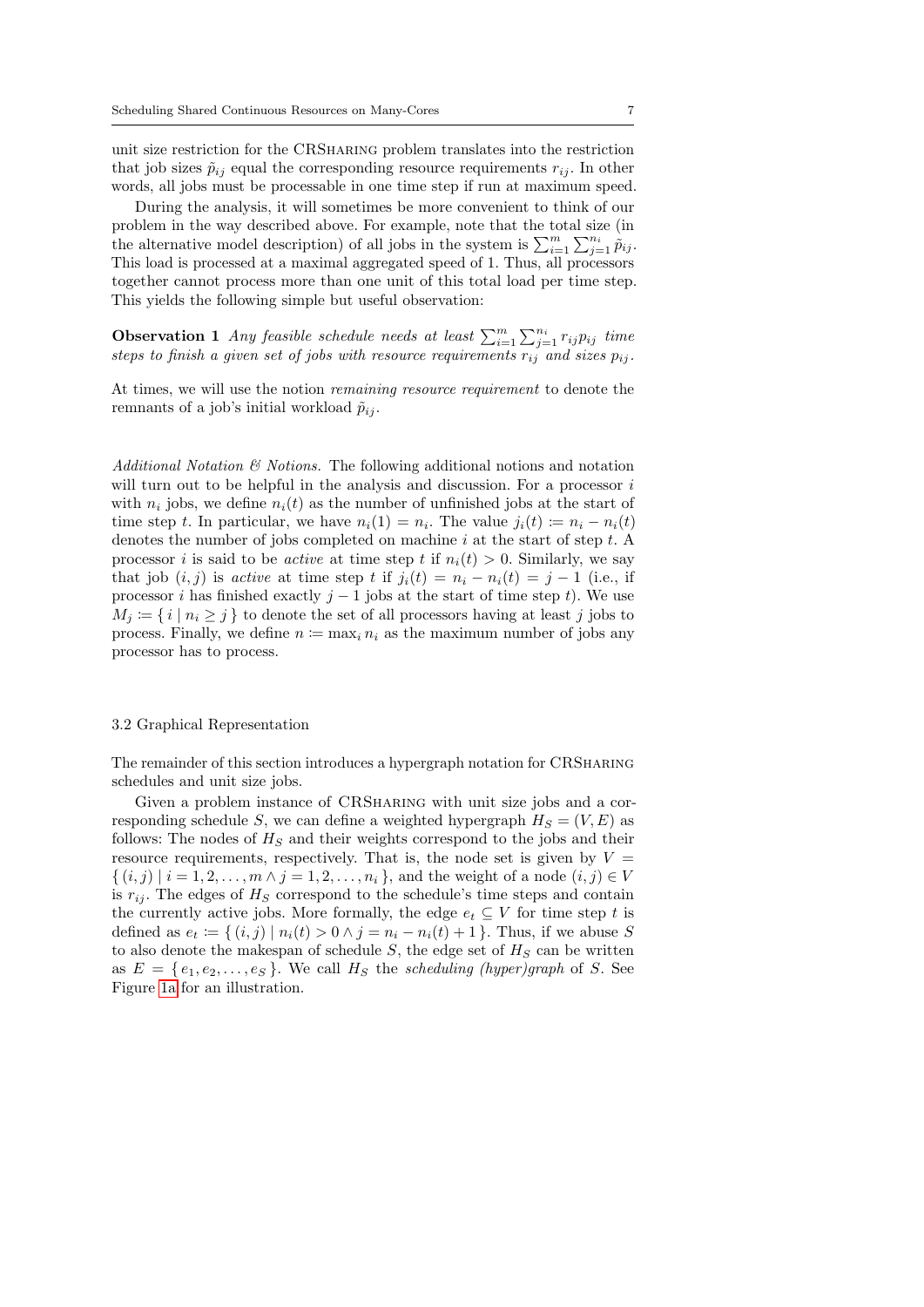<span id="page-7-0"></span>

(a) Scheduling graph  $H_S$  trying to greedily finish as many jobs as possible.

(b) Connected components of the scheduling graph, ordered from left to right.

Fig. 1: Hypergraph representation of a schedule for three processors. Resource requirements are given as node labels (in percent). Nodes are laid out such that each row corresponds to the job sequence of one processor (from left to right). Edges correspond to the schedule that prioritizes jobs in order of increasing remaining resource requirement.

Connected Components. In Section [4.1](#page-8-1) and during the analysis in Section [8,](#page-20-0) we will see that the connected components formed by the edges of a scheduling graph  $H<sub>S</sub>$  carry a lot of structural information about the schedule. To make use of this information, let us introduce some notation that allows us to directly argue via such components. We start with an observation that follows from the construction of  $H<sub>S</sub>$ .

<span id="page-7-1"></span>**Observation 2** Consider a connected component  $C \subseteq V$  of  $H_S$  and two time steps  $t_1 \leq t_2$  with  $e_{t_1} \cup e_{t_2} \subseteq C$ . Then, for all  $t \in \{t_1, t_1 + 1, \ldots, t_2\}$  we have  $e_t \subseteq C$ .

Let  $N$  denote the total number of connected components and let  $C_k$  denote the k-th connected component (for  $k \in \{1, 2, ..., N\}$ ). Moreover, we use  $#_k$  to denote the number of edges of the k-th component. That is, we have  $#_k = |\{e_t \in E \mid e_t \subseteq C_k\}|.$  Observation [2](#page-7-1) implies that a component  $C_k$  consists of  $\#_k$  consecutive time steps. This allows us to order the components such that, for any two components  $k, k'$  and edges  $e_t \subseteq C_k, e_{t'} \subseteq C_{k'}$  with  $t \leq t'$ , we have  $k \leq k'$ . That is, we can think of the components being processed by the processors from left to right. See Figure [1b](#page-7-0) for an illustration.

The maximal size of an edge in the  $k$ -th component, which equals the size of its first edge, gives us a rough estimate for the amount of potential parallelism available during the corresponding time steps. Note that while the size of edges  $e_t$  is monotonously decreasing in t, a schedule that tries to balance the number of remaining jobs on each processor will decrease the edge size only at the end of a component (for all components but the last one). We will make use of this fact in the proof of Lemma [6.](#page-21-0) For now, let us honor its foreshadowed importance by the following definition:

**Definition 1 (Component Class)** Given a component  $C_k$ , we define its class  $q_k$  as the size of its first edge. That is,  $q_k := |e_t|$  with  $t = \min \{ t' \mid e_{t'} \subseteq C_k \}$ .

Besides being an upper bound on the size of a component's edges, the class  $q_k$ is also decreasing in k. Moreover, Lemma [2](#page-11-0) will show that a component's class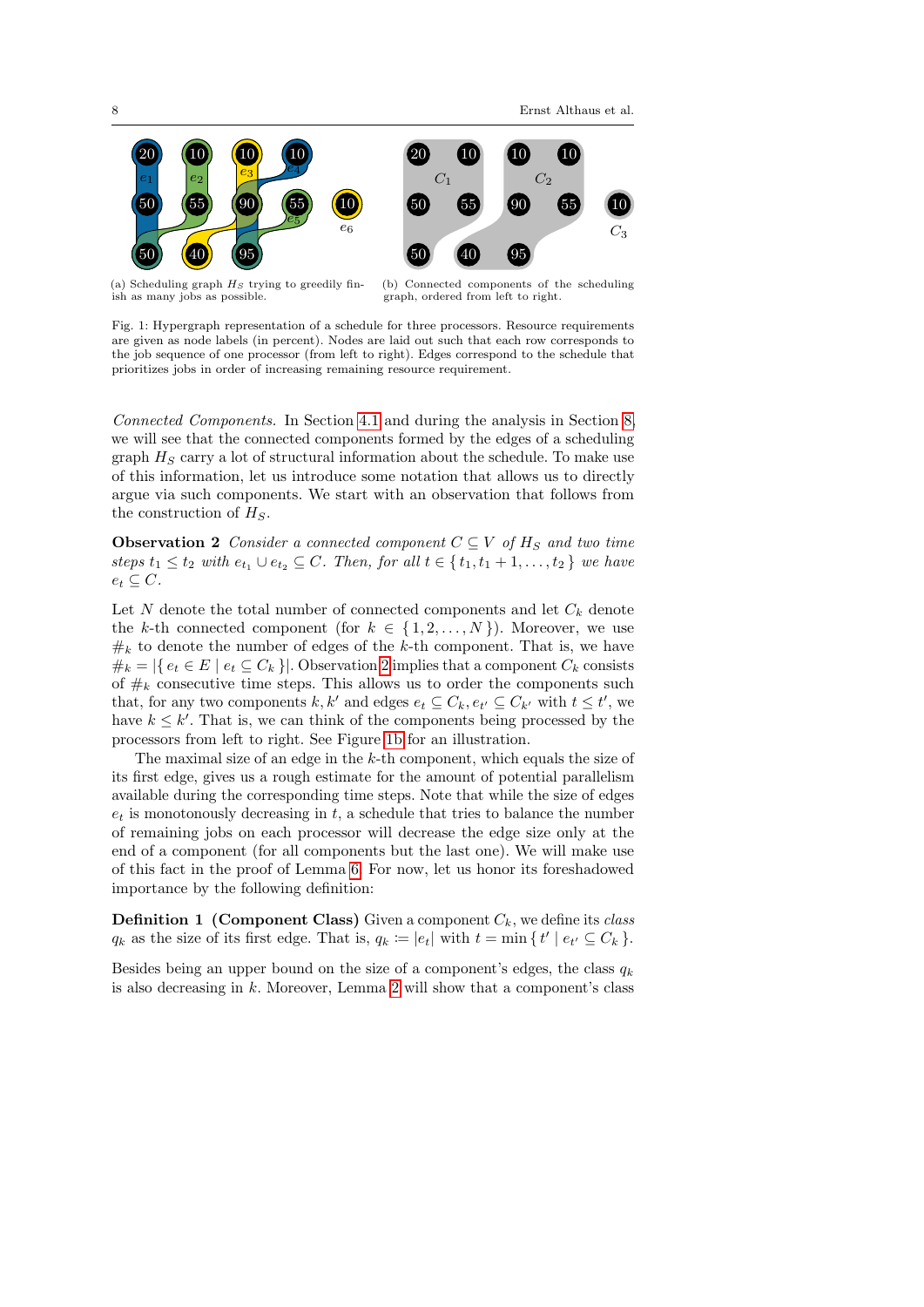allows us to formulate an important relation between its size and the total number of its edges.

## <span id="page-8-0"></span>4 Preliminaries

This section is intended to make the reader more comfortable with the introduced terms and notions and to equip her with the tools needed for the analysis in later sections. We start by discussing and proving some basic structural properties. Afterward, we analyze a simple round robin algorithm. Note that in this and all following sections, we only consider problem instances in which all jobs are of unit size.

# <span id="page-8-1"></span>4.1 Structural Properties

Let us use the introduced notions and notation to point out some structural properties of schedules for the CRSharing problem with unit size jobs. We start by defining three properties of schedules and show in Lemma [1](#page-8-2) that we can restrict our analysis to schedules which have them.

Definition 2 (Non-wasting) We call a schedule non-wasting if it finishes all active jobs during every time step t with  $\sum_{i=1}^{m} R_i(t) < 1$ .

Definition 3 (Progressive) A schedule is progressive if, among all jobs that are assigned resources, at most one job is only partially processed during any time step  $t$ . More formally, we require that

$$
|\{i \mid n_i(t) = n_i(t+1) \land R_i(t) > 0\}| \le 1
$$
\n(2)

holds for all  $t \in \mathbb{N}$ .

<span id="page-8-3"></span>**Definition 4 (Nested)** Let  $S(i, j)$  and  $C(i, j)$  denote the starting step and the completion step of job  $(i, j)$ , respectively. A schedule is nested if, at no time t, there are two jobs  $(i, j)$  and  $(i', j')$  such that  $S(i, j) < S(i', j') \leq t < C(i', j')$ ,  $S(i',j') < C(i,j)$  and  $(i,j)$  is running during step t.

This last property intuitively means that among the partially processed jobs, we always prefer to run and complete the job that started at the latest step. Note that the condition of a nested schedule in particular implies that, for no jobs  $(i, j)$  and  $(i', j')$ ,  $S(i, j) < S(i', j') < C(i, j) < C(i', j')$ . Otherwise we could choose  $t = C(i, j)$  and job  $(i, j)$  would run in step  $t = C(i, j)$ . An example for a nested and an unnested schedule is given in Figure [2.](#page-9-0)

<span id="page-8-2"></span>**Lemma 1** Every schedule  $S$  can be transformed into a schedule  $S'$  which is non-wasting, progressive and nested without increasing its makespan.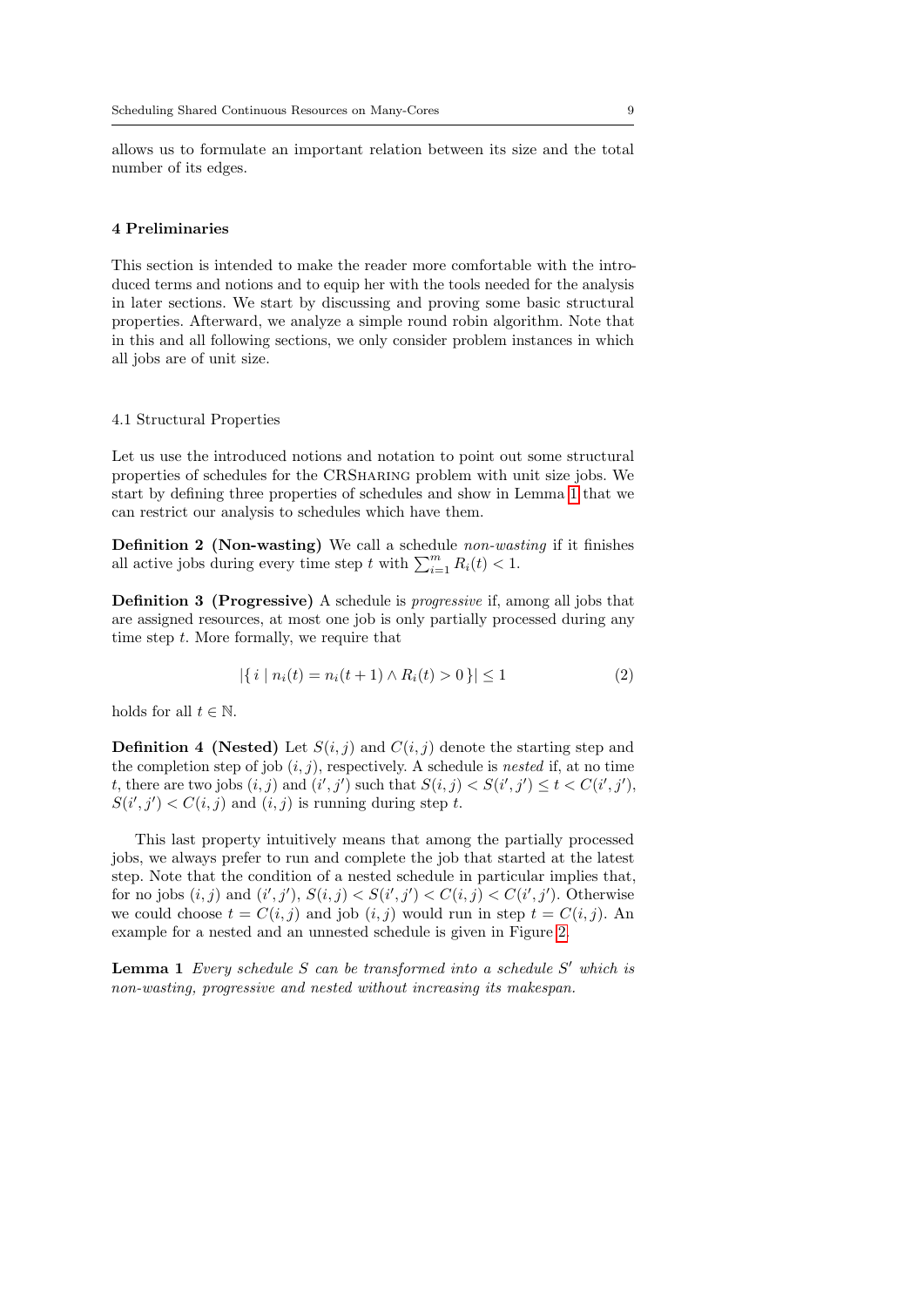<span id="page-9-0"></span>

Fig. 2: The schedules in Figure [2b](#page-9-0) and [2c](#page-9-0) are based on the input in Figure [2a](#page-9-0) and observe a resource limit of 100. Both schedules are non-wasting and progressive, but only the schedule in Figure [2b](#page-9-0) is nested. In the other schedule,  $p_1$ 's job is already running when  $p_2$ 's job is started, and completed before p2's job is completed.

Proof Making a given schedule non-wasting is trivial because, given a time step t with  $\sum_{n=1}^{\infty}$  $i=1$  $R_i(t) < 1$  and an active job  $(i', j')$ , we can increase  $R_{i'}(t)$  until either the job is finished or  $\sum_{m=1}^{m}$  $i=1$  $R_i(t) = 1$  (and decrease the resource consumption of this job by the same amount in later steps). In both cases, the schedule's makespan does not increase. By doing this for each step  $t$  in ascending order, we will get a non-wasting schedule.

In the following we assume that we start with a non-wasting schedule. For each of the following modifications, it is easy to check that the schedule remains non-wasting.

First we guarantee by an exchange argument that for no two jobs  $(i, j)$  and  $(i',j')$  it holds that  $S(i,j) < S(i',j') < C(i,j) < C(i',j')$ . Suppose we have a pair of jobs  $(i, j)$  and  $(i', j')$  violating the condition. Consider all the resource the two jobs are using in steps  $S(i',j'), \ldots, C(i,j)$  and redistribute it in each of these steps so that  $(i, j)$  is completed before or when  $(i', j')$  is started. This is done by first giving all resource assigned to  $(i',j')$  to  $(i,j)$  until  $(i,j)$  is finished and then giving all resource assigned to  $(i, j)$  to  $(i', j')$ . It follows that  $C(i, j) \leq S(i', j')$  and that the condition is not longer violated for this pair of jobs. Furthermore,  $C(i, j)$  is not increased,  $S(i', j')$  is not decreased and all other start and completion times remain unchanged, so that no new violating pair is created. In this way we can eliminate the violating pairs one by one.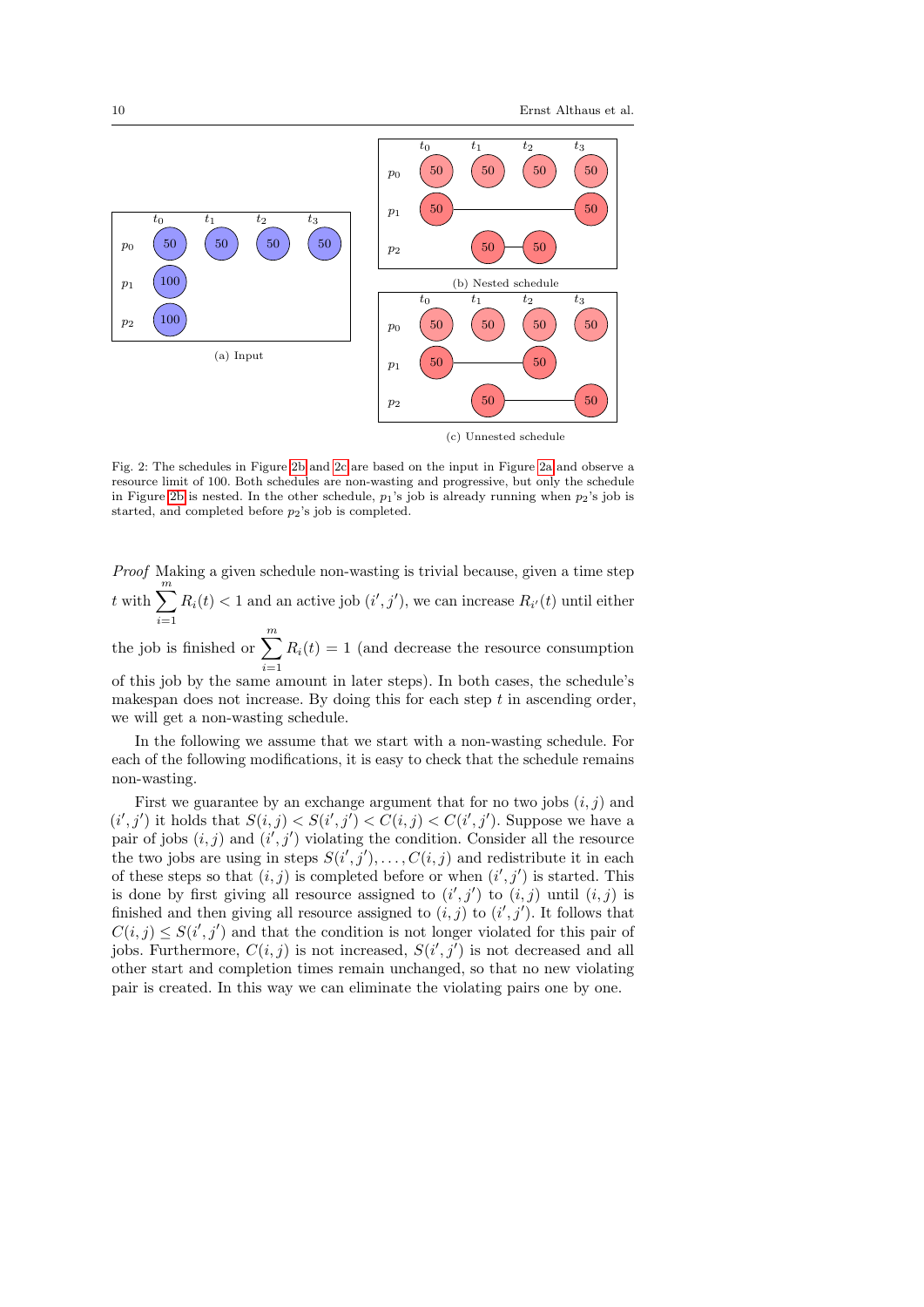Now we modify the schedule for each time step  $t = 1, 2, \ldots$  so that for this t the resulting schedule is nested and progressive. More precisely, we alter it in such a way that there is at most one job running in step  $t$  and active after step  $t$ ; furthermore such a job has the smallest completion time among the jobs active after step  $t$ . This guarantees both properties.

Let  $(i, j)$  and  $(i'', j'')$  be two jobs that are running in step t and active after step t. Further let  $(i, j)$  have the smallest completion time among these jobs. Then at step t, give the maximal amount of resource assigned to job  $(i'', j'')$  to job  $(i, j)$ , and balance this exchange by giving the same amount of resource from  $(i, j)$  to  $(i'', j'')$  at later time steps. Note that this exchange does not change  $C(i'', j'')$ . As a result of the exchange, either  $C(i, j) = t$  or  $(i'', j'')$  does not run at time t. In both cases we have decreased the number of jobs that are partially processed at time t.

Decreasing  $C(i, j)$  may create a new pair with  $S(i, j) < S(i', j') < C(i, j)$  $C(i', j')$ , however only for  $S(i', j') > t$ . We treat any such pair as in the previous paragraph, which changes the schedule only after time  $t$ . Now we repeat the process for the next pair of  $(i, j)$  and  $(i'', j'')$  as needed.

Lemma [1](#page-8-2) allows us to narrow our study to the subclass of non-wasting, progressive and nested schedules, and from now on we will assume any schedule to have these properties (if not stated otherwise).

Balanced Schedules. Intuitively, good schedules should try to balance the number of remaining jobs on each processor. This may provide the scheduler with more choices to prevent the underutilization of the resource later on (e.g., when only one processor with many jobs of low resource requirements remains). The better part of Section [8](#page-20-0) serves the purpose of confirming this intuition. In the following, we formalize this balance property and, subsequently, work out further formal and concise properties of balanced schedules.

Definition 5 (Balanced) We say a schedule is balanced if, whenever a processor *i* finishes a job at a time step t, any processor i' with  $n_{i'}(t) > n_i(t)$  does also finish a job.

# <span id="page-10-2"></span>Proposition 1 Every balanced schedule features the following properties:

- <span id="page-10-0"></span>(a) For all  $i_1, i_2$  with  $n_{i_1} \geq n_{i_2}$  and for all  $t \in \mathbb{N}$ , we have  $n_{i_1}(t) \geq n_{i_2}(t) - 1$ .
- <span id="page-10-1"></span>(b) For all  $i_1, i_2$  with  $n_{i_1} > n_{i_2}$  and for all  $t \in \mathbb{N}$ , we have  $n_{i_1}(t) \leq n_{i_2}(t)$  +  $n_{i_1} - n_{i_2}$ .

<span id="page-10-3"></span>Proof Both statements follow easily from the definition of balanced schedules. To see this, first note that both properties hold for  $t = 1$ , since  $n_i(1) = n_i$  for all processors i. Moreover, at any time step t, the number  $n_i(t)$  of remaining jobs cannot increase, and decreases by at most one during the current time step. Thus, it is sufficient to show that if one of the statements holds at some time step t with equality, it still holds at time step  $t + 1$ . For statement [\(a\),](#page-10-0)  $n_{i_1}(t) = n_{i_2}(t) - 1$  and the balance property imply that if  $i_1$  finishes its job, then so must  $i_2$ . Thus, we have  $n_{i_1}(t+1) \geq n_{i_2}(t+1) - 1$ . The very same argument works for statement [\(b\).](#page-10-1)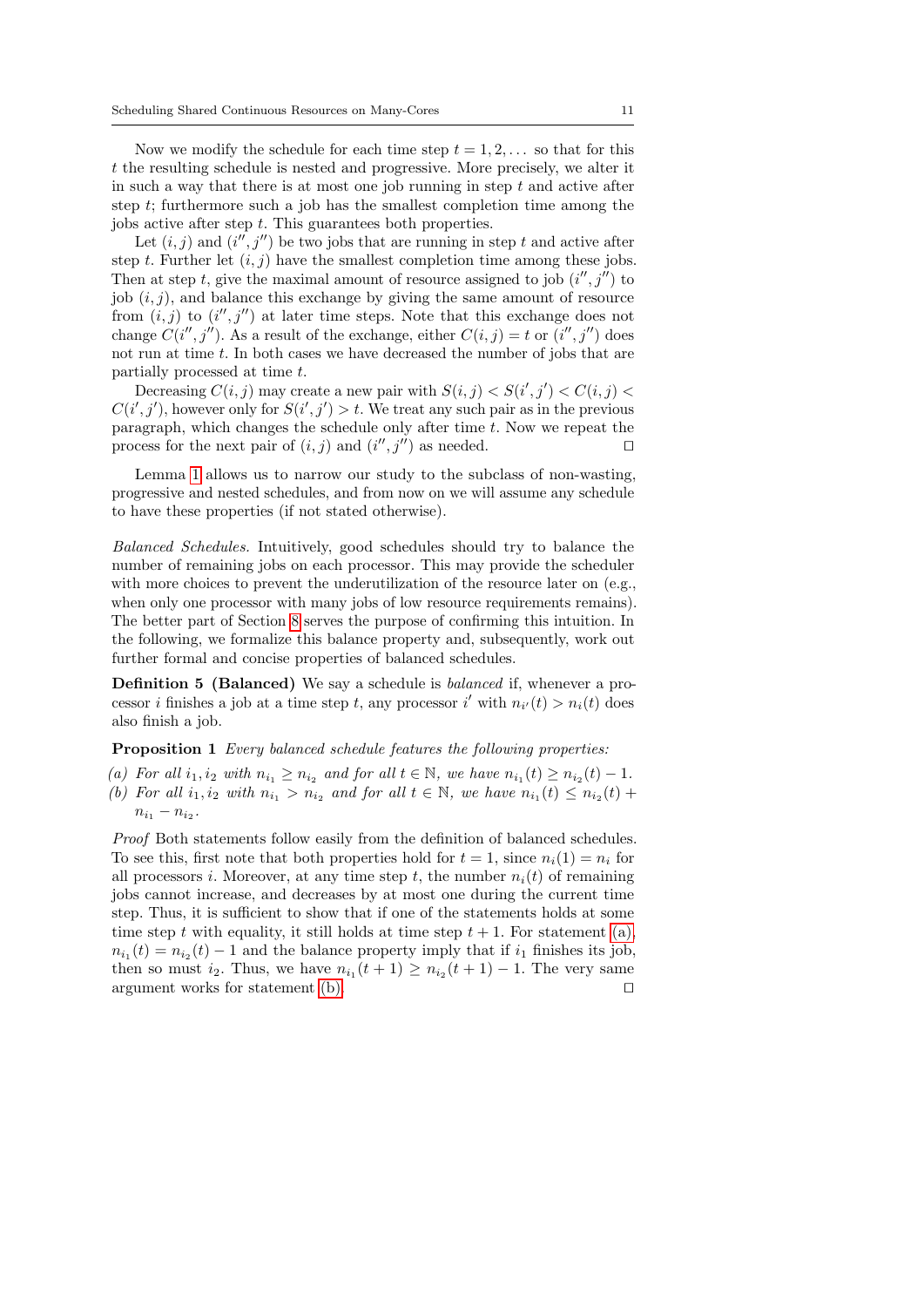**Proposition 2** Consider a balanced schedule and the set  $M_i$  of processors having at least j jobs. Let  $(i, j)$  be a job that is active at time step t and assume  $n_i(t) > 1$  (i.e., it is not the last job on processor i). Then all processors  $i' \in M_j$ are active at time step t.

*Proof* Let  $i' \in M_j$  be a processor with at least j jobs and consider the case  $n_{i'} \geq n_i$ . By Proposition [1](#page-10-2)[\(a\),](#page-10-0) we have  $n_{i'}(t) \geq n_i(t) - 1 > 0$ , so processor i is active at time t. If  $n_{i'} < n_i$ , we can apply Proposition [1](#page-10-2)[\(b\)](#page-10-1) and get

<span id="page-11-0"></span>
$$
n_{i'}(t) \ge n_{i'} - (n_i - n_i(t)) = n_{i'} - (j - 1) \ge 1.
$$
\n(3)

The equality uses the fact that job  $(i, j)$  is active at time step t, implying that the number  $n_i - n_i(t)$  of jobs finished by processor i before time step t is exactly  $j - 1$ . The last inequality comes from  $i' \in M_j$ .

The final structural property of balanced schedules addresses, as indicated earlier, how a component's class allows us to relate its size (number of nodes) to the total number of its edges.

Lemma 2 Consider a non-wasting, progressive, and balanced schedule. The number of nodes and edges in a component are related via the following properties:

(a) The inequality  $|C_k| \geq \#_k + q_k - 1$  holds for all  $k \in \{1, 2, ..., N - 1\}$ . (b) The last component satisfies  $|C_N| \geq \#_N$ .

Proof The second statement follows immediately from Lemma [1,](#page-8-2) which states that in each time step (i.e., for each edge) at least one job is finished.

For the first statement, fix a  $k \in \{1, 2, ..., N-1\}$  and consider the first edge  $e_t$  of the component  $C_k$ . By definition, this edge consists of  $q_k$  different nodes. We now show that each of the remaining  $\#_k - 1$  edges adds at least one new node to the component. So fix an edge  $e_{t'} \subseteq C_k$  with  $t' > t$  and consider the time step  $t' - 1$ . Since we know that at least one job is finished in every time step (Lemma [1\)](#page-8-2) and that  $S$  is balanced, at least one of the processors having the maximal number of remaining jobs finishes its current job. More formally, there is some processor  $i' = \arg \max n_i(t'-1)$  that finishes its currently active job at time step  $t' - 1$ . Because of  $k \neq N$ , we also know that  $n_{i'}(t'-1) > 1$ , such that there is a new active job for processor  $i'$  at time step  $t'$ . This yields the lemma's first statement.  $\hfill\Box$ 

## 4.2 Warm-up: Round Robin Approximation

Consider the following simple round robin algorithm for the CRSharing problem (with unit size jobs): Given a problem instance where the maximal number of jobs on a processor is  $n$ , the algorithm operates in  $n$  phases. During phase  $j$ , it processes the  $j$ -th job on each processor, assigning the resource in an arbitrary way to any processors that have not yet finished their  $j$ -th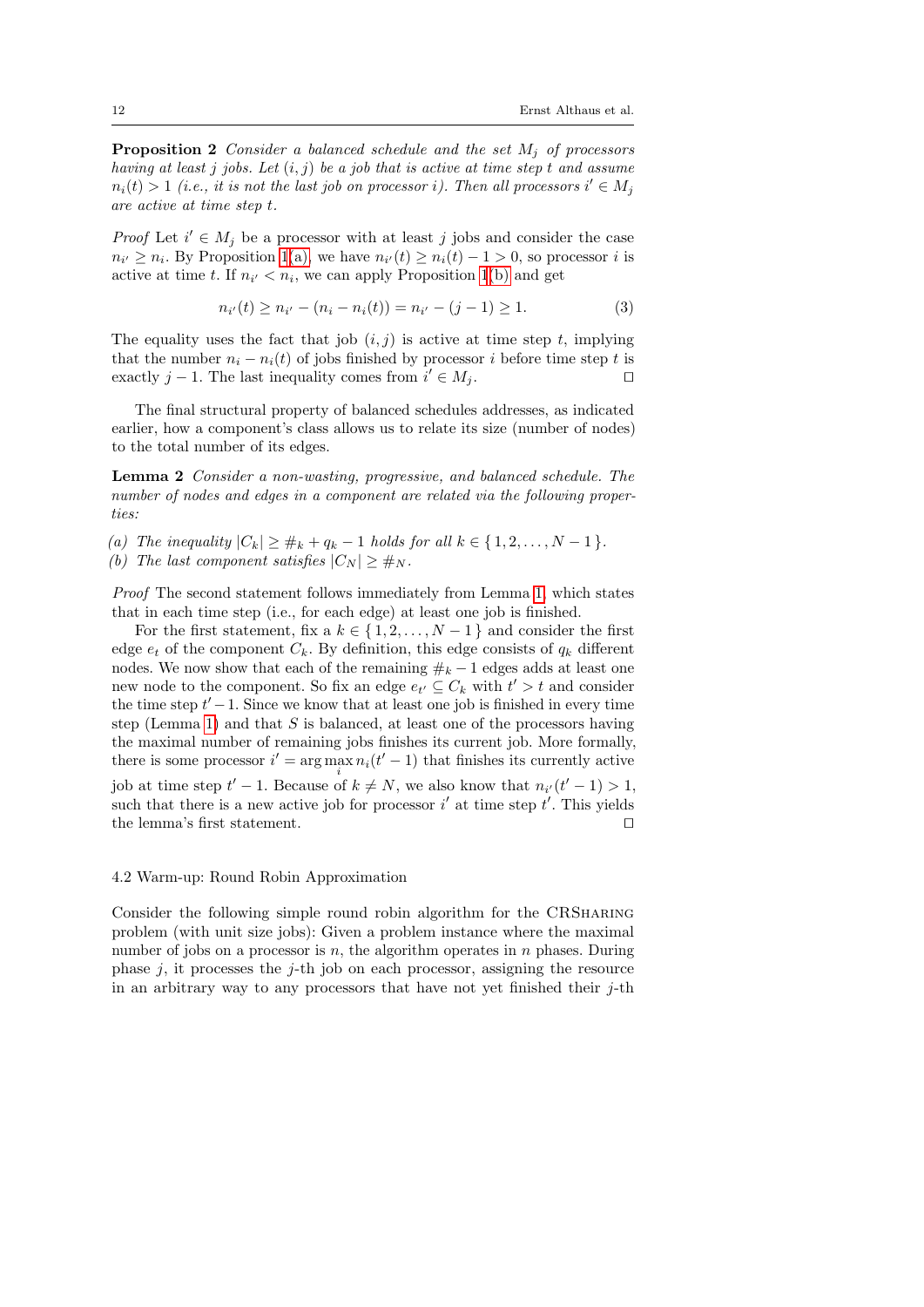job. Note that this algorithm may waste resources (although only between two phases) and is possibly non-progressive. Still, the following theorem shows that it results in schedules that are not too bad.

**Theorem 3** The ROUNDROBIN algorithm for the CRSHARING problem with unit job sizes has a worst-case approximation ratio of exactly 2.

 $Proof$  We start with the upper bound on the approximation ratio. ROUNDROBIN algorithm needs exactly  $\lceil \sum \rceil$  $i \in M_j$  $r_{ij}$  time steps to finish the j-th phase (cf. ["Al](#page-5-1)[ternative Model Interpretation"](#page-5-1) in Section [3\)](#page-4-0). Thus, the makespan of a ROUNDROBIN schedule can be bounded by

$$
\sum_{j=1}^{n} \left[ \sum_{i \in M_j} r_{ij} \right] \le n + \sum_{j=1}^{n} \sum_{i \in M_j} r_{ij}.
$$
\n(4)

Since any processor can finish at most one job per time step, even an optimal schedule has a makespan of at least n. Observation [1](#page-6-0) yields another lower bound on the optimal makespan, namely  $\sum_{n=1}^n$  $\sum$  $r_{ij}$ . Together, we get that

 $j=1$  $i \in M_j$ 

ROUNDROBIN computes a 2-approximation.

For the lower bound on the approximation ratio, consider the following CRSharing problem instance with unit size jobs on two processors: Let  $n \in \mathbb{N}, \varepsilon := 1/n > 0$  and define the resource requirements for the first processor as  $r_{1j} := j \cdot \varepsilon$  for  $j \in \{1, 2, ..., n\}$ . For the second processor, we define  $r_{2j} \coloneqq (1 + \varepsilon) - r_{1j}$ . Note that each processor has to process *n* jobs. Figure [3](#page-13-0) illustrates the instance as well as the resulting optimal and ROUNDROBIN schedules for  $n = 100$ . An optimal schedule, shown in Figure [3a,](#page-13-0) will waste no resource at all. In contrast, the ROUNDROBIN schedule, as indicated in Figure [3b,](#page-13-0) wastes a share of  $1 - \varepsilon$  of the resource in every second time step. As a result, the ROUNDROBIN schedule needs  $2n$  time steps, while an optimal schedule can finish the same workload in  $n + 1$  time steps. Thus, for  $n \to \infty$ we get an approximation ratio of 2.  $\Box$ 

# <span id="page-12-0"></span>5 Problem Complexity

One of our first major results is the following theorem, showing that the CRSharing problem is (even in the case of unit size jobs) NP-hard in the number of processors.

<span id="page-12-1"></span>Theorem 4 CRSHARING with unit size jobs is NP-hard if the number of processors is part of the input.

Proof In the following, we prove the NP-hardness of the CRSHARING problem with unit size jobs via a reduction from the PARTITION problem. Our reduction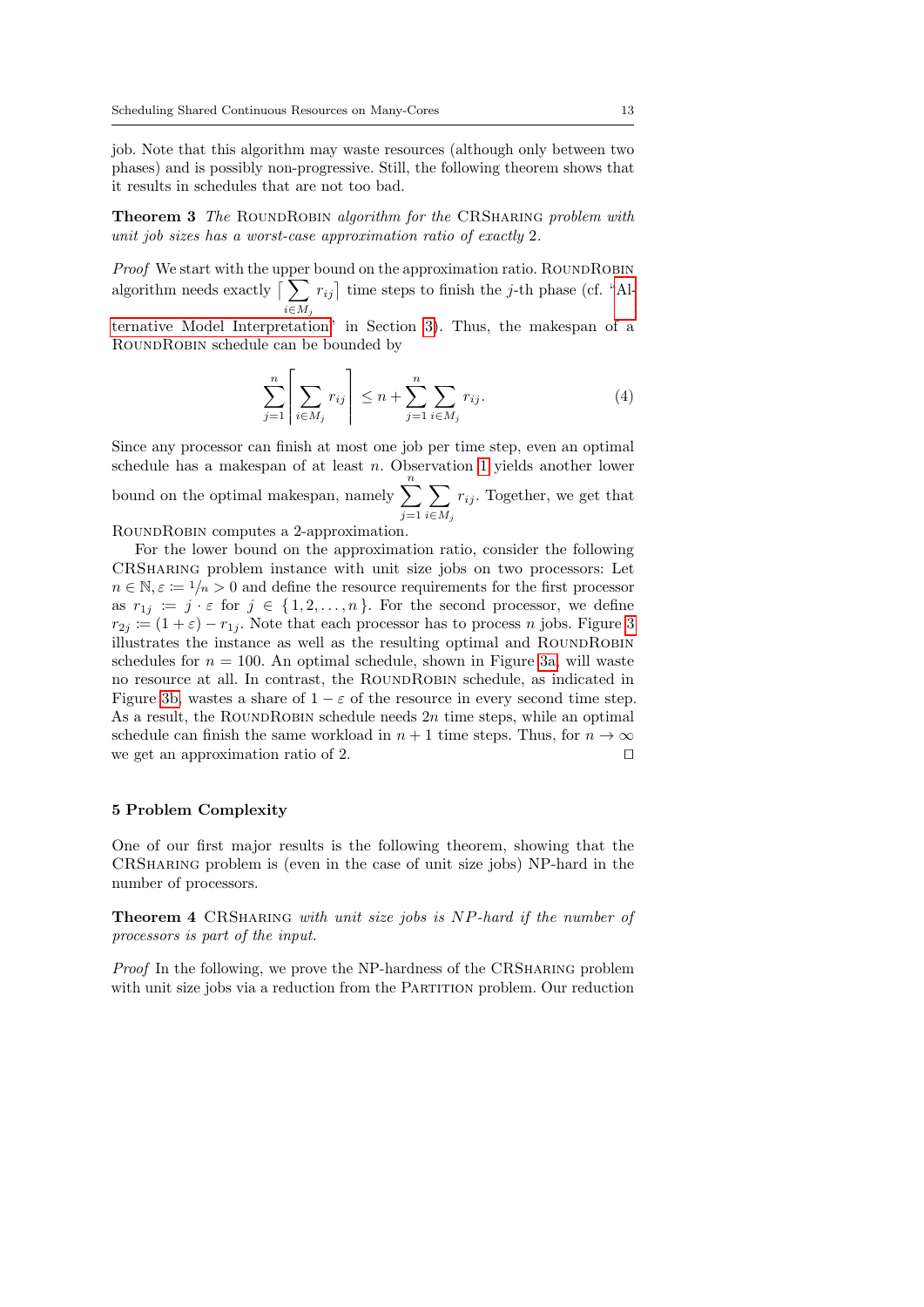<span id="page-13-0"></span>

(b) ROUNDROBIN, uses two time steps per phase and wastes 99% of the resource at the end of each phase.

Fig. 3: Worst-case example for ROUNDROBIN schedule. Node labels give the jobs' resource requirements in percent.

transforms a PARTITION instance of  $n$  elements into a CRSHARING instance on n processors, each having three jobs to process.

Let  $a_1, a_2, \ldots, a_n \in \mathbb{N}$  and  $A \in \mathbb{N}$  with  $\sum_{n=1}^n A_n$  $i=1$  $a_i = 2A$  be the input of the PARTITION instance (w.l.o.g.,  $A \ge 2$ ). For our transformation, let  $\varepsilon \in (0, 1/n)$ and set  $\delta := n\varepsilon < 1$ . We define the first and last job on any processor i to have resource requirements  $r_{i1} = r_{i3} = \tilde{a}_i \coloneqq \frac{a_i}{4}$  $\frac{a_i}{A+\delta}$ . The second job on any processor *i* has a resource requirement of  $r_{i2} = \tilde{\varepsilon} := \frac{\varepsilon}{4}$  $\frac{c}{A+\delta}$ . Note that no schedule can finish the first job of all tasks in only one time step as we have  $\sum_{n=1}^{\infty}$  $i=1$  $r_{i1} = \frac{2A}{4}$  $\frac{24}{A + \delta} > 1$  by construction. Now, with each task containing three jobs, any schedule needs at least four time steps to finish all jobs. To finish our reduction, we show that there is an optimal schedule with makespan 4 if and only if the given PARTITION instance is a YES-instance (i.e., if it can be partitioned into two sets that sum up to exactly  $A$ ).

Assume we are given a YES-instance of Partition and let, w.l.o.g., the first  $k$  elements form one partition. The schedule shown in Figure [4a](#page-14-0) is feasible and has makespan 4. Now, assume we are given a NO-instance and an optimal schedule for the corresponding CRSharing instance. W.l.o.g., exactly the first

k processors finish their jobs in the first time step. This implies  $\sum_{k=1}^{k}$  $i=1$  $\tilde{a}_i \leq 1$ ,

yielding the inequality  $\sum_{n=1}^k$  $i=1$  $a_i \leq A + \delta < A + 1$ . Since the given PARTITION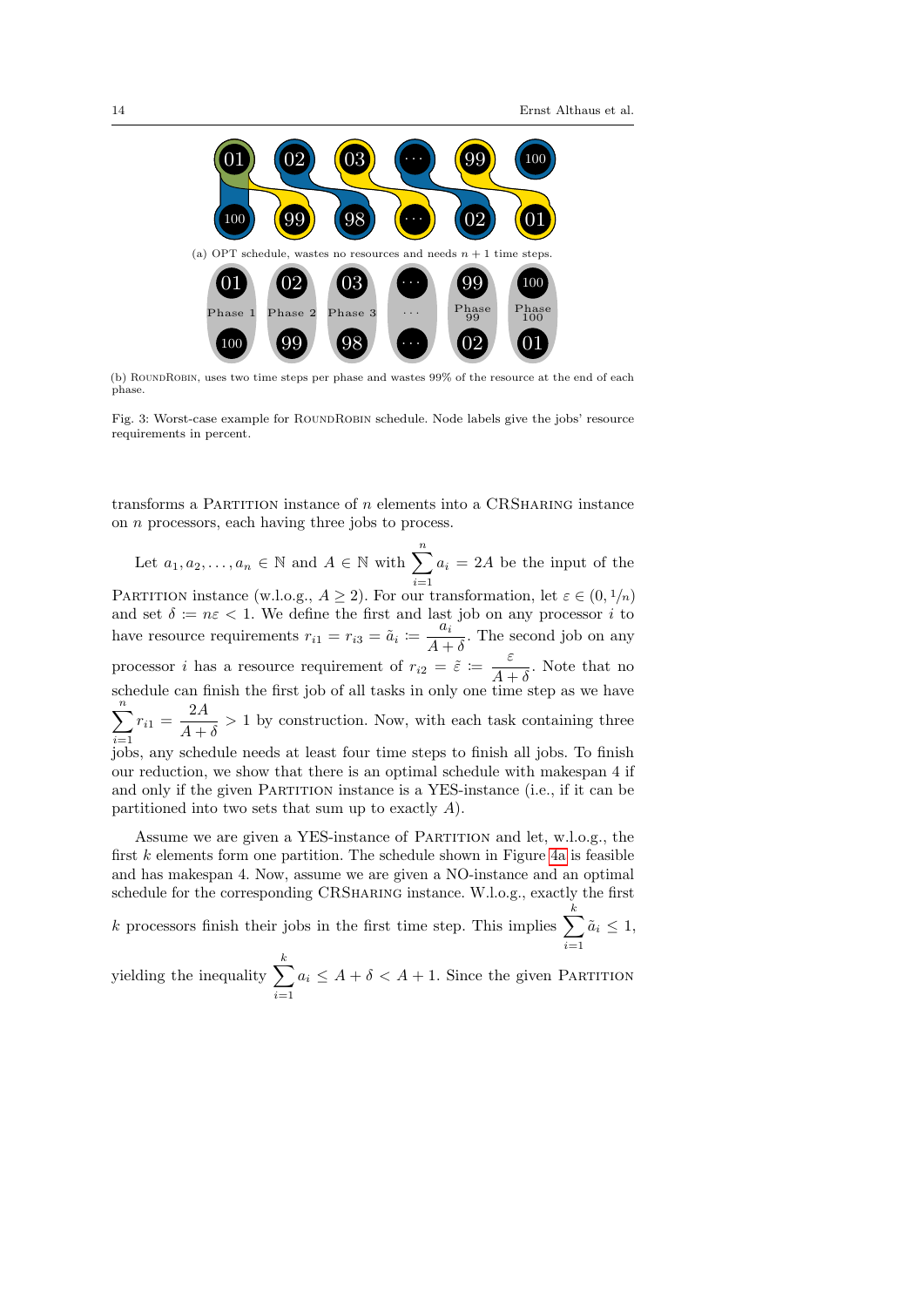<span id="page-14-0"></span>

Fig. 4: Problem instance and schedules used for the reduction from PARTITION to CRSHARING with unit size jobs.

instance is a NO-instance, we also have  $\sum_{k=1}^{k}$  $i=1$  $a_i \neq A$ . Together this implies  $\sum_{k=1}^{k}$  $i=1$  $a_i \leq A - 1$ , which, in turn, yields  $\sum_{n=1}^{n}$  $i=k+1$  $a_i \geq A + 1$ . Since we have not yet finished the jobs  $(k + 1, 1), (k + 2, 1), \ldots, (n, 1)$ , we need at least two more time steps until we can start working on  $(k + 1, 3)$ ,  $(k + 2, 3)$ , ...,  $(n, 3)$ . Their total resource requirement is at least

$$
\sum_{i=k+1}^{n} \tilde{a}_i \frac{\sum_{i=k+1}^{n} a_i}{A+\delta} \ge \frac{A+1}{A+\delta} > 1.
$$
 (5)

Thus, after the first three time steps, we need at least two more time steps to finish the remaining jobs, yielding a makespan of at least 5.  $\Box$ 

Note that we also get the following lower bound from the proof of Theorem [4:](#page-12-1)

Corollary 1 It is NP-hard to approximate CRSharing with a factor better than  $5/4$ .

While Theorem [4](#page-12-1) proves NP-hardness of our problem, it leaves the question concerning the problem's complexity for *constant m*. In the next two sections we will show that in this case the problem is polynomial-time solvable.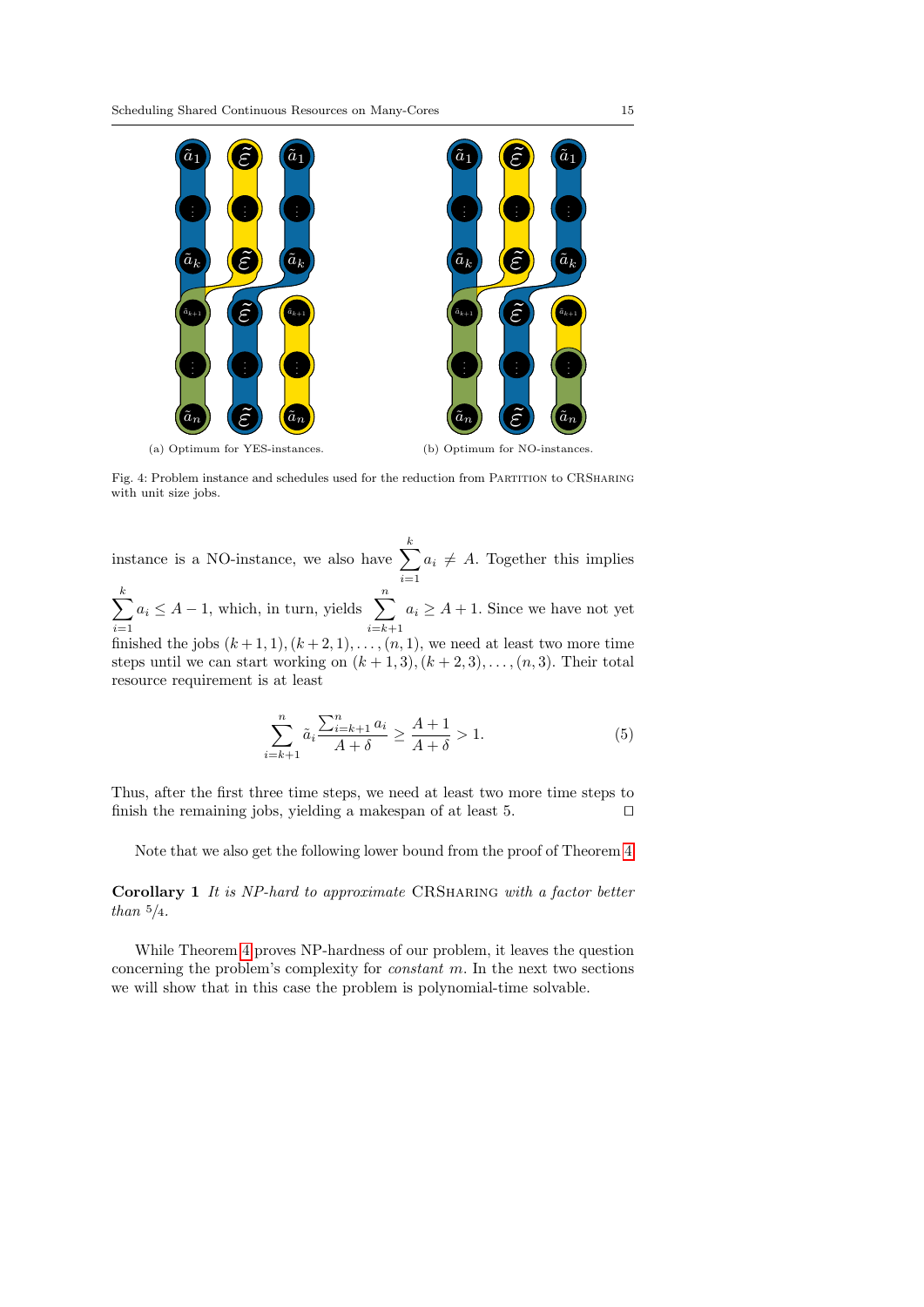# 6 Algorithm for Two Processors

While the previous section proves NP-hardness in the number of processors, there are exact polynomial-time algorithms for a fixed number of processors. Before we state and analyze the algorithm for arbitrary  $m \geq 2$  in Section [7,](#page-17-0) we introduce a faster algorithm for two processors. Algorithm OPTRESASSIGNment traces out all reasonable scheduling decisions. To keep this approach feasible, we use Lemma [1](#page-8-2) (implying the existence of an optimal schedule that finishes at least one job in each time step) and another structural property (see Lemma [3\)](#page-15-0). These allow us to discard bad scheduling decisions early on.

Algorithm Description. The OPTRESASSIGNMENT algorithm uses a dynamic programming approach. To this end, it maintains a two-dimensional array B of size  $n_1 \times n_2$ . Each entry holds a tuple  $B[i_1, i_2] = (r, t)$ , which states that there is a schedule that, at time step t, has finished all jobs  $(1, j_1)$  with  $j_1 < i_1$  and  $(2, j_2)$  with  $j_2 < i_2$ , and for which the remaining resource requirements of  $(1, i_1)$ and  $(2, i_2)$  sum up to r. OPTRESASSIGNMENT fills B in  $n_1 + n_2 - 1$  phases, one phase for each diagonal of B. It maintains the invariant that, from the start of phase  $\ell$  on, all entries on the  $(\ell - 1)$ -th diagonal (i.e., all  $B[i_1, i_2]$  with  $i_1 + i_2 = \ell$  are optimal. More precisely, such entries correspond to subschedules with minimal t (and, for this t, minimal r) reaching the jobs  $(1, i_1)$  and  $(2, i_2)$ . See Algorithm [1](#page-16-0) for the pseudocode. Note that, in our algorithm description, we compute only the makespan (and not a corresponding schedule) of an optimal solution. However, given the array  $B$ , one can easily trace back the final entry and derive an explicit schedule in linear time.

<span id="page-15-0"></span>Correctness  $\mathcal C$  Runtime. We start with a simple lemma, which will be used later on to show that the diagonal-wise processing of B is correct.

**Lemma 3** Consider two non-wasting and progressive schedules  $S$  and  $S'$  as well as a time step t such that  $n_i(t) \leq n'_i(t)$  for  $i \in \{1,2\}$ . Let  $v_i(t)$  and  $v'_i(t)$ be the remaining resource requirement of the job that is active at time t on processor  $i \in \{1,2\}$  in schedule S and S', respectively. If

<span id="page-15-1"></span>(a)  $n_1(t) < n'_1(t)$  or  $n_2(t) < n'_2(t)$ , or

<span id="page-15-2"></span>(b)  $n_1(t) = n'_1(t)$  and  $n_2(t) = n'_2(t)$  and, w.l.o.g.,  $v_1(t) + v_2(t) \le v'_1(t) + v'_2(t)$ ,

then we can transform S without changing the first  $t - 1$  time steps such that  $S \leq S'$ .

*Proof* First observe that we already have  $S \leq S'$  if one of the properties applies at the end of S. Thus, it suffices to show that the properties can be maintained from t to  $t + 1$ .

(a) Without loss of generality, assume  $n_1(t) < n'_1(t)$ . If S' finishes only one job, S can complete a job on the same processor and hence maintains the inequalities. If S' finishes both jobs, this yields  $n'_i(t+1) = n'_i(t) - 1$  for  $i \in \{1,2\}$ . Thus, if S finishes a job on processor 2 and assigns the remaining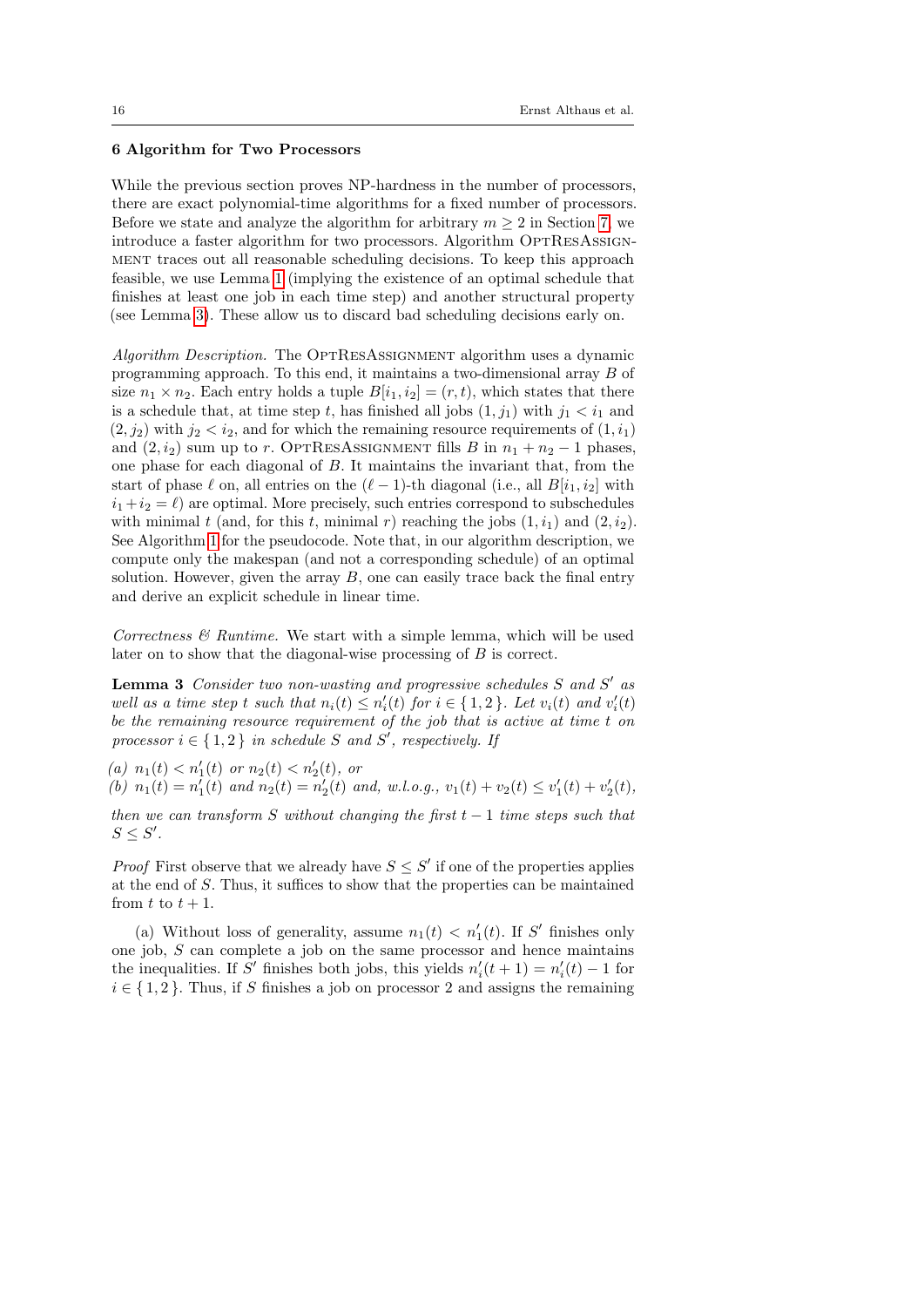#### <span id="page-16-0"></span>Algorithm 1 OPTRESASSIGNMENT

<span id="page-16-3"></span>1: // resource requirements are stored in  $A_1$  and  $A_2$ 2:  $\frac{1}{2}$  // subschedules are stored in two-dimensional array B 3:  $//$  extend  $A_1$  as well as  $A_2$  by an extra 0-entry 4:  $n_1 = \text{length}(A_1); n_2 = \text{length}(A_2);$ 5: initialize array  $B[1 \ldots n_1, 1 \ldots n_2]$  with *null* entries 6:  $B[1,1] = (A_1[1] + A_2[1], 0)$ 7: for  $\ell = 2 ... n_1 + n_2 - 1$  do 8: **for**  $i_1 = \max\{1, \ell - n_2\} \dots \min\{\ell - 1, n_1\}$  do<br>9:  $i_2 = \ell - i_1$ 9:  $i_2 = \ell - i_1$ <br>10:  $(r, t) = B$  $(r, t) = B[i_1, i_2]$ 11: **if**  $i_1 = n_1$  then<br>12:  $add(i_1, i_2 + 1)$ 12:  $add(i_1, i_2 + 1, 0, A_2[i_2 + 1], t + 1)$ 13: else if  $i_2 = n_2$  then 14:  $add(i_1 + 1, i_2, A_1[i_1 + 1], 0, t + 1)$ 15: else if  $r < 1$  then 16:  $add(i_1 + 1, i_2 + 1, A_1[i_1 + 1], A_2[i_2 + 1], t + 1)$ 17:  $add(i_1, i_2 + 1, 0, A_2[i_2 + 1], t + 1)$ 18:  $add(i_1 + 1, i_2, A_1[i_1 + 1], 0, t + 1)$ 19: else 20:  $add(i_1, i_2 + 1, A_1[i_1] + A_2[i_2] - 1, A_2[i_2 + 1], t + 1)$ 21:  $add(i_1 + 1, i_2, A_1[i_1 + 1], A_1[i_1] + A_2[i_2] - 1, t + 1)$ 22:  $\min = B[n_1, n_2]$ 23: 24: function  $add(i_1, i_2, v_1, v_2, t)$ 25:  $r = v_1 + v_2$ 26:  $(r_{old}, t_{old}) = B[i_1, i_2]$ 27: if  $(r_{old}, t_{old}) = null \vee t < t_{old} \vee (t = t_{old} \wedge r < r_{old})$  then<br>28:  $B[i_1, i_2] = (r, t)$  $B[i_1, i_2] = (r, t)$ 

<span id="page-16-5"></span><span id="page-16-4"></span>bandwidth to the job on processor 1, this results in  $n_1(t+1) = n_1(t) \leq n'_1(t+1)$ and  $n_2(t+1) = n_2(t) - 1 \leq n'_2(t+1)$ . If equality applies (otherwise [\(a\)](#page-15-1) holds), then the same jobs are active at time  $t + 1$  in S' and S, say  $j_1$  and  $j_2$ . This yields  $v_1(t+1) + v_2(t+1) \le r_{1j_1} + r_{2j_2} = v'_1(t+1) + v'_2(t+1)$ , therefore [\(b\)](#page-15-2) applies.

(b) Now, suppose  $v_1(t) + v_2(t) \le v_1'(t) + v_2'(t)$ . If S' finishes both jobs, S can do the same and [\(b\)](#page-15-2) holds with equality. If  $S'$  only finishes one job (w.l.o.g., job j − 1 on processor 1), S can also finish that job. If  $v_1(t) + v_2(t) \le 1$ , it also completes a second job and therefore [\(a\)](#page-15-1) applies. On the other hand, if  $v_1(t) + v_2(t) > 1$ , this results in  $v_1(t+1) + v_2(t+1) = r_{1i} + (v_1(t) + v_2(t) - 1) \le$  $r_{1j} + (v_1'(t) + v_2'(t) - 1) = v_1'(t + 1) + v_2'(t + 1)$ , thus case [\(b\)](#page-15-2) applies.  $\Box$ 

Theorem 5 Consider a CRSHARING instance with unit size jobs and two processors. The following statements hold:

- <span id="page-16-2"></span> $(a)$  OPTRESASSIGNMENT computes an optimal solution.
- <span id="page-16-1"></span>(b) OPTRESASSIGNMENT has running time  $O(n^2)$ .

*Proof* The correctness of statement [\(b\)](#page-16-1) is immediate, as  $OPTRESASSIGN-$ MENT runs in  $O(n)$  phases and each phase considers the  $O(n)$  entries on the corresponding diagonal. It remains to prove the correctness of statement [\(a\).](#page-16-2)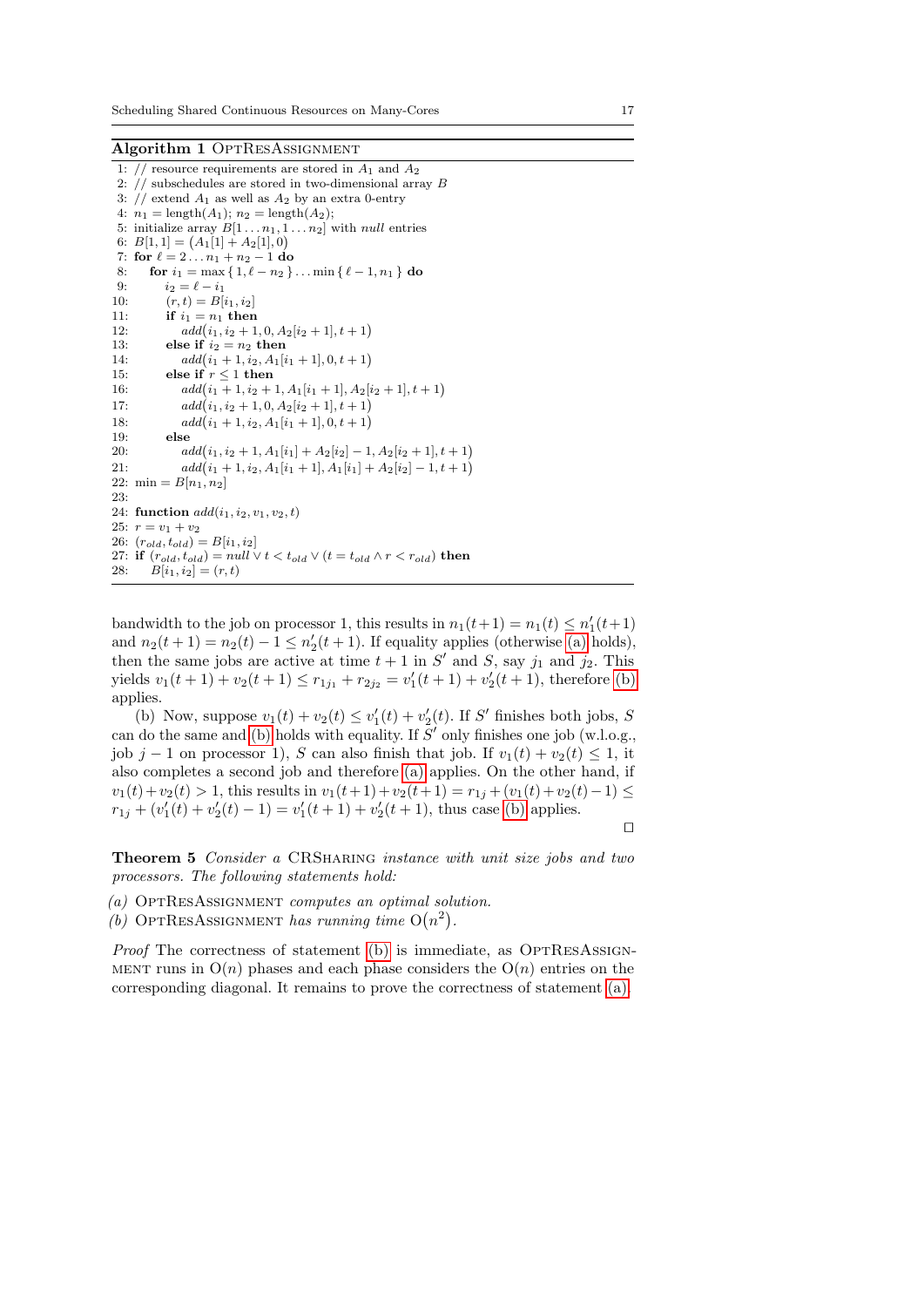Remember the invariant from the algorithm description: At the beginning of phase  $\ell$ , for each entry  $B[i_1, i_2] = (r, t)$  on the  $\ell-1$ -th diagonal the following holds: t is the earliest time at which all jobs preceding  $(1, i_1)$  and  $(2, i_2)$  can be finished and  $r$  is, for this  $t$ , the smallest possible sum of the remaining resource requirements of  $(1, i_1)$  and  $(2, i_2)$ . If this invariant holds for phase  $n_1 + n_2$ , the correctness follows immediately (we use dummy jobs, so the last diagonal entry corresponds to all non-dummy jobs being fully processed). For the first phase, the invariant's correctness is obvious from the initialization, as there are no jobs preceding  $(1, 1)$  and  $(2, 1)$ . Now assume the invariant holds for the first  $\ell$  phases and consider an entry  $B[i_1, i_2]$  processed in the  $\ell + 1$ -th phase. This entry corresponds to a subschedule that has processed all jobs preceding  $(1, i_1)$ and  $(2, i_2)$ . Since each processor can finish at most one job in one time step, this subschedule must originate from one of the subschedules  $S_1$ ,  $S_2$ , or  $S_3$  that have finished all jobs preceding (i)  $(1, i_1 - 1)$  and  $(2, i_2)$ , (ii)  $(1, i_1)$  and  $(2, i_2 - 1)$ , and (iii)  $(1, i_1 - 1)$  and  $(2, i_2 - 1)$ , respectively. By our induction hypothesis, the entries in  $B[i_1 - 1, i_2], B[i_1, i_2 - 1],$  and  $B[i_1 - 1, i_2 - 1]$  correspond to the best possible such schedules. Since the algorithm uses these to compute  $B[i_1, i_2]$ (lines [9-](#page-16-3)[21\)](#page-16-4) and the best of them is chosen as predecessor (line [27,](#page-16-5) correct by Lemma [3\)](#page-15-0), the invariant is established for entry  $B[i_1, i_2]$  (and, similarly, for all remaining entries on the same diagonal).  $\Box$ 

An alternative implementation of the algorithm replaces the 2-dimensional array by a priority queue that orders intermediate schedules by their index sum  $i_1 + i_2$ . Although adding/retrieving such an entry has amortized costs  $O(log(n))$ , this implementation runs faster for most of the instances, as it only considers index pairs that actually point to a schedule and many index pairs are usually not used. Consider, for instance, pair  $(1, 1)$ . If  $A_1[1] + A_2[1] \leq 1$ , the algorithm will proceed with  $(2, 2)$  and all entries  $(1, i_2)$  and  $(i_1, 1)$  with  $i_1, i_2 > 1$  will never be used.

#### <span id="page-17-0"></span>7 Algorithm for m Processors

While in the previous section we discussed OPTRESASSIGNMENT, an exact algorithm for  $m = 2$  having a worst case running time of  $O(n^2)$ , this section shows that there is even a polynomial-time algorithm for any fixed  $m$ ; we call it OPTRESASSIGNMENT2. In the proof we will restrict the schedules to nested ones (see Definition [4\)](#page-8-3) and use the new notion of an (extended) configuration representing the current state of a schedule. We argue that only a polynomial number of extended configurations has to be considered and show that this implies a polynomial running time.

Additional Notation. The configuration of a schedule S in round t can be described by the sequence  $(j_1(t), \ldots, j_m(t))$  of jobs completed and the amounts  $(v_1(t), \ldots, v_m(t))$  of resource spent for the active jobs before round t. In particular  $v_i(t) = 0$  if the active job has not started yet.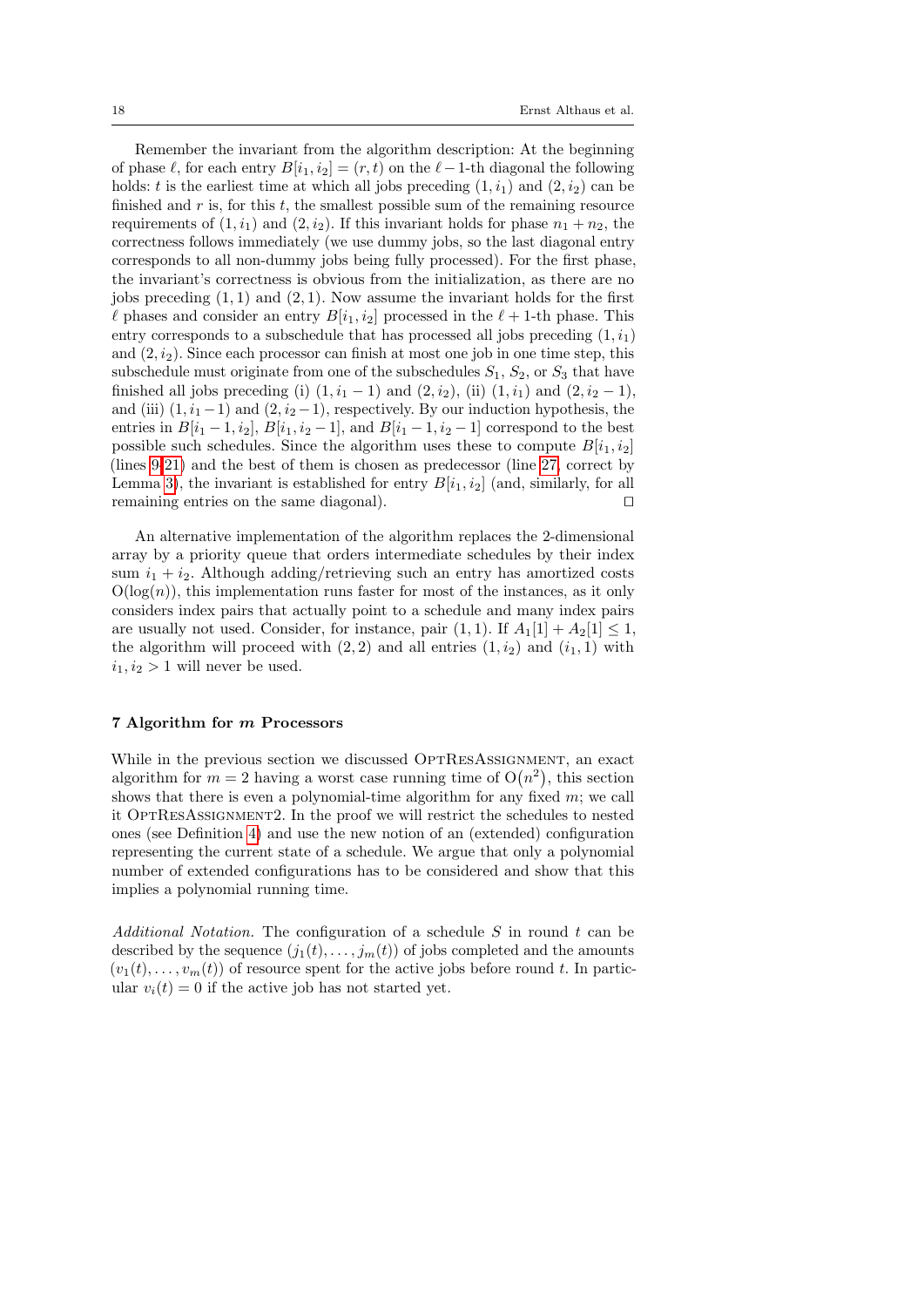Definition 6 ((Extended) configuration; core; support) A configuration  $\gamma$  is a vector  $(t, j_1(t), \ldots, j_m(t), v_1(t), \ldots, v_m(t))$  where  $j_i(t) \in \{0, \ldots, n_i\}$ and  $v_i(t) \in [0,1]$ . The core of  $\gamma$  is defined as  $\text{core}(\gamma) = (j_1(t), \ldots, j_m(t))$ and its support as  $supp(\gamma) = \{i \mid v_i(t) > 0\}$ . Further we define the *extended* configuration of  $\gamma$  as the tuple  $E(\gamma) := (\gamma, (i, \gamma_i)_{i \in \text{supp}(\gamma)})$ , where  $\gamma_i$  is the configuration after the round in which processor i received resource for the last time.

We say, two configurations are *step-equal* if they are in the same time step and if their corresponding cores are equal. Two extended configurations  $E(\gamma) = (\gamma, (i, \gamma_i)_{i \in \text{supp}(\gamma)})$  and  $E(\gamma') = (\gamma', (i, \gamma'_i)_{i \in \text{supp}(\gamma')})$  are step-equal if (a)  $\gamma$  and  $\gamma'$  are step-equal, (b) they have the same support and (c)  $\gamma_i$  and  $\gamma'_i$ are step-equal for all  $i \in \text{supp}(\gamma)$ .

In order to obtain a polynomial-time algorithm, we reduce the number of relevant configurations to a polynomial number. Obviously, if both  $(t, j_1(t), \ldots, j_m(t), v_1(t), \ldots, v_m(t))$  and  $(t', j'_1(t'), \ldots, j'_m(t'), v'_1(t'), \ldots, v'_m(t'))$ are feasible configurations with  $t \leq t'$ ,  $j_{\ell}(t) \geq j'_{\ell}(t')$  and  $v_{\ell}(t) \geq v'_{\ell}(t')$  for all  $1 \leq \ell \leq m$ , we do not need the second configuration, as the first one is always to be preferred. We say that the first configuration dominates the second one. The following lemma proves a natural connection between this property of domination and step-equal configurations.

<span id="page-18-0"></span>Lemma 4 If two extended configurations are step-equal, then one dominates the other.

*Proof* We proof the lemma by induction on  $|\text{supp}(\gamma)|$ .

First we discuss the cases  $|\text{supp}(\gamma)| = 0$  and  $|\text{supp}(\gamma)| = 1$ . If  $|\text{supp}(\gamma)| = 0$ , then all  $v_i(t) = 0$  and, hence, there cannot be another configuration with the same core. In the second case, any two configurations  $\gamma$  and  $\gamma'$  differ only in one value  $v_i(t)$  so that either  $\gamma$  dominates  $\gamma'$  or vice versa.

Now consider two non-dominated and step-equal extended configurations  $(\gamma, (i, \gamma_i)_{i \in \text{supp}(\gamma)})$  and  $(\gamma', (i, \gamma'_i)_{i \in \text{supp}(\gamma')})$  with  $|\text{supp}(\gamma)| = |\text{supp}(\gamma')| \geq 2$ . For all  $i \in \text{supp}(\gamma)$ , denote by  $t_i$  the round of  $\gamma_i$  (and  $\gamma'_i$ ), and let k such that  $t_k = \max\{t_i \mid i \in \text{supp}(\gamma)\}\.$  (Note that the  $t_i$  are pairwise distinct because there is at most one partly processed job in each round.)

As the extended configurations are step-equal, the extended configurations after round  $t_k$ , from which  $\gamma$  and  $\gamma'$  are derived, namely  $(\gamma_k, (i, \gamma_i)_{i \in \text{supp}(\gamma) \setminus \{k\}})$ and  $(\gamma'_k, (i, \gamma'_i)_{i \in \text{supp}(\gamma') \setminus \{k\}})$ , are also step-equal. They must be the same because, due to the induction hypothesis, there are no two different nondominated and step-equal extended configurations with a support smaller than  $|\text{supp}(\gamma)|.$ 

After  $t_k$ , none of the tasks in supp( $\gamma$ ) received resource in  $\gamma$  or  $\gamma'$  so that  $v_i(t) = v_i'(t)$  for all  $i \in \text{supp}(\gamma) \setminus \{k\}$ . Furthermore, all of the resource was used in these rounds because there were unfinished jobs in each of them. And since the same set of jobs was completed in these rounds, it must hold that

 $\sum$  $i \in \text{supp}(\gamma)$  $v_i(t) = \sum$  $i \in \text{supp}(\gamma)$  $v'_{i}(t)$  and, thus,  $v_{k}(t) = v'_{k}(t)$ . Hence,  $E(\gamma)$  and  $E(\gamma')$ are the same.  $\Box$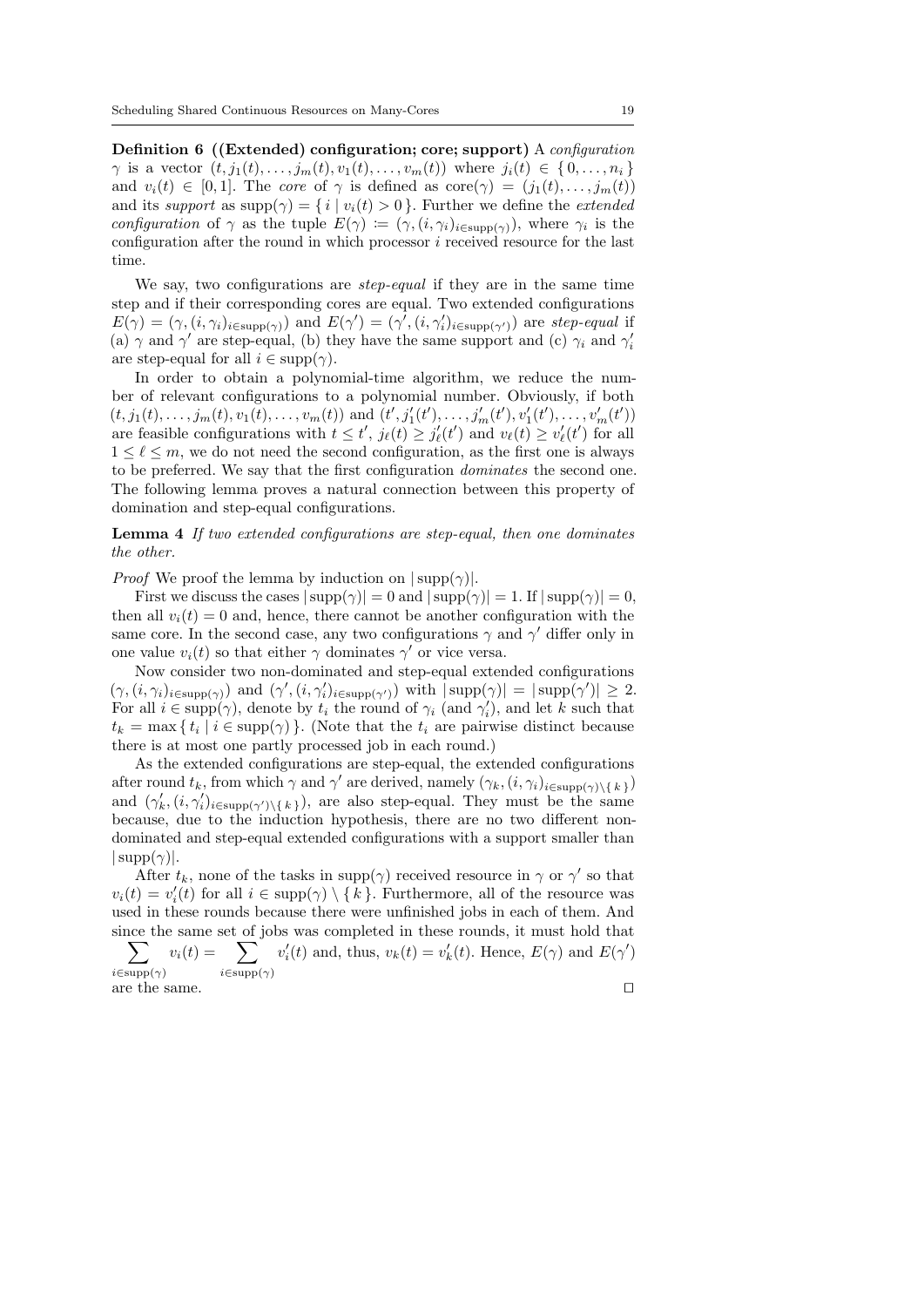$Algorithm.$  In order to find an optimal schedule, our algorithm OPTREsAssignment2 (Algortihm [2\)](#page-19-0) enumerates all configurations that are not dominated by another configuration. Starting from the initial configuration  $(1, 0, \ldots, 0, 0, \ldots, 0)$ , it computes the configurations of the next round based on the configurations of the current round. While doing this, it makes sure that the respective schedules remain non-wasting, progressive, and nested. In each round, it additionally removes all dominated configurations by a pairwise comparison of the new configurations. When the algorithm hits an end configuration, it outputs the path to it and stops.

<span id="page-19-0"></span>Algorithm 2 OPTRESASSIGNMENT2

|     | 1: $C_1 = \{(1,0,\ldots,0,0,\ldots,0)\}\$                       |
|-----|-----------------------------------------------------------------|
|     | 2: for $t = 2, $ do                                             |
| 3:  | $\mathcal{C}_t = \emptyset$                                     |
| 4:  | for all $\gamma \in C_{t-1}$ do                                 |
| 5:  | $succ(\gamma)$ = successors of $\gamma$                         |
| 6:  | store link between $\gamma$ and each $\gamma' \in succ(\gamma)$ |
| 7:  | $\mathcal{C}_t = \mathcal{C}_t \cup succ(\gamma)$               |
| 8:  | if $(t, n_1 + 1, \ldots, n_m + 1, 0, \ldots, 0) \in C_t$ then   |
| 9:  | output path to this configuration                               |
| 10: | break                                                           |
| 11: | for all $\gamma \in \mathcal{C}_t$ do                           |
| 12: | for all $\gamma' \in \mathcal{C}_t \setminus \{\gamma\}$ do     |
| 13: | if $\gamma$ dominates $\gamma'$ then                            |
| 14: | remove $\gamma'$ from $\mathcal{C}_t$                           |
|     |                                                                 |

Theorem 6 OPTRESASSIGNMENT2 computes an optimal schedule in time polynomial in n.

Proof In each pass of the outer for loop, Algorithm [2](#page-19-0) creates all subschedules of t steps which are non-wasting, progressive and nested and whose current configuration is not dominated by another one. As soon as a final configuration is reached, the algorithm outputs the results and stops. Therefore, the correctness of the algorithm follows from Lemma [1](#page-8-2) which states that there is at least one optimal schedule among all non-wasting, progressive and nested schedules.

In order to show the running time, we will roughly bound the number of configurations that are computed by the algorithm: the non-dominated ones as well as the dominated ones (that are discarded right away). From Lemma [4](#page-18-0) we know that there is exactly one configuration that dominates all the others.

Let  $\nu_{ext}$  be the number of all possible non-dominated extended configurations which are pairwise not step-equal. Since the number of time steps is bounded by  $\sum_{m=1}^{m}$  $i=1$  $n_i \leq m \cdot n$  and the number of cores by  $\prod^m$  $i=1$  $n_i \leq n^m$ , we can bound the number of configurations which are not step-equal by  $m \cdot n \cdot n^m$ . An extended configuration consists of up to  $m + 1$  such configurations so that we obtain

$$
\nu_{ext} \le (m \cdot n \cdot n^m)^{m+1} = m^{m+1} \cdot n^{(m+1)^2}.
$$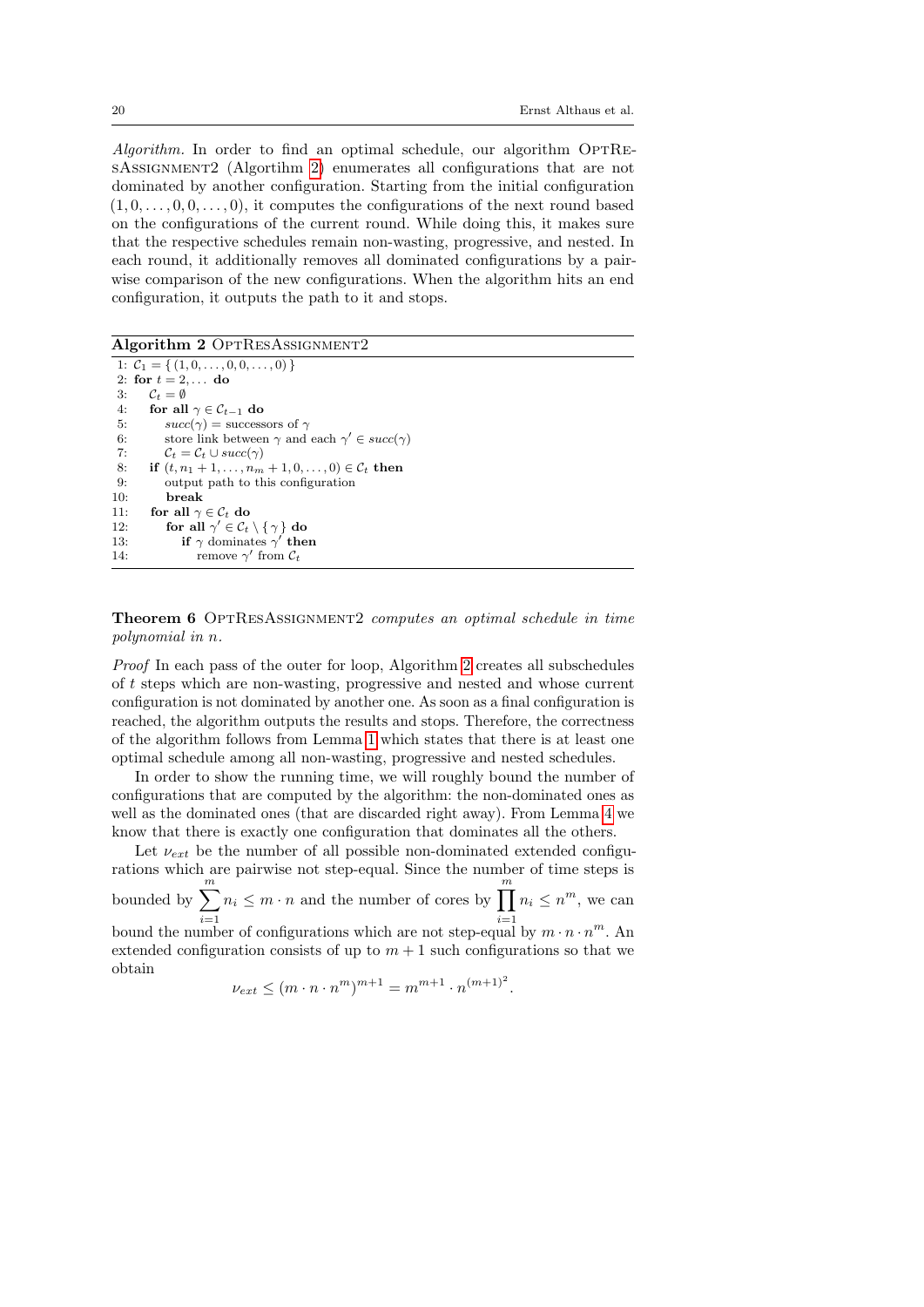The number of (non-dominated and dominated) configurations that immediately succeed a given configuration is bounded by  $m \cdot 2^m$  because there are at most  $2^m$  possibilities to choose a subset of processors and at most m possibilities to choose the partly processed job. Since each non-dominated configuration is used only once as a base configuration (from which successive configurations are derived), we can bound the total number of computed configurations by  $\nu_{ext} \cdot m \cdot 2^m$ .

The time for each round is determined by the time for separating the dominated configurations which is quadratic in the number  $C_t$  of step-t configurations. Hence, very roughly, we can bound the total running time by

$$
O((m^{m+1} \cdot n^{(m+1)^2} \cdot m \cdot 2^m)^2) = O(m^{2 \cdot m+4} \cdot n^{2 \cdot (m+1)^2} \cdot 2^{2 \cdot m}).
$$

#### <span id="page-20-0"></span>8 Balanced Schedules

This section builds up to our last result, an approximation algorithm with a tight approximation ratio of  $2 - \frac{1}{m}$ , in Theorem [7.](#page-22-0) While the quality of the result is obviously worse compared to OPTRESASSIGNMENT2, it can be achieved by running a simple linear-time algorithm called GREEDYBALANCE. We start by providing two lower bounds for optimal schedules in terms of a given non-wasting and balanced schedule, respectively.

## 8.1 Lower Bounds for Optimal Schedules

<span id="page-20-1"></span>The following lemma derives the first lower bound by exploiting the fact that, within a component, any non-wasting schedule always makes full use of the resource.

Lemma 5 Let OPT denote the minimal makespan of a given problem instance and consider the scheduling graph  $H_S$  of a non-wasting schedule S. Then OPT can be bounded by

$$
\text{OPT} \ge \sum_{k=1}^{N} (\#_k - 1). \tag{6}
$$

*Proof* From Observation [1,](#page-6-0) we immediately get that OPT  $\geq \sum_{n=1}^{m}$  $i=1$  $\sum_{i=1}^{n_i}$  $j=1$  $r_{ij}$ . Consider a connected component  $C_k$  of our schedule containing the edges  $t_1, t_1 + 1, \ldots, t_2$ . Since S is non-wasting,  $\sum_{n=1}^{m}$  $i=1$  $R_i(t) = 1$  holds for all time steps  $t \in \{t_1, t_1 + 1, \ldots, t_2 - 1\}$ . If there were such a t with  $\sum_{n=1}^{m}$  $i=1$  $R_i(t) < 1$ , the nonwasting property would imply that all active jobs are finished. But then the edge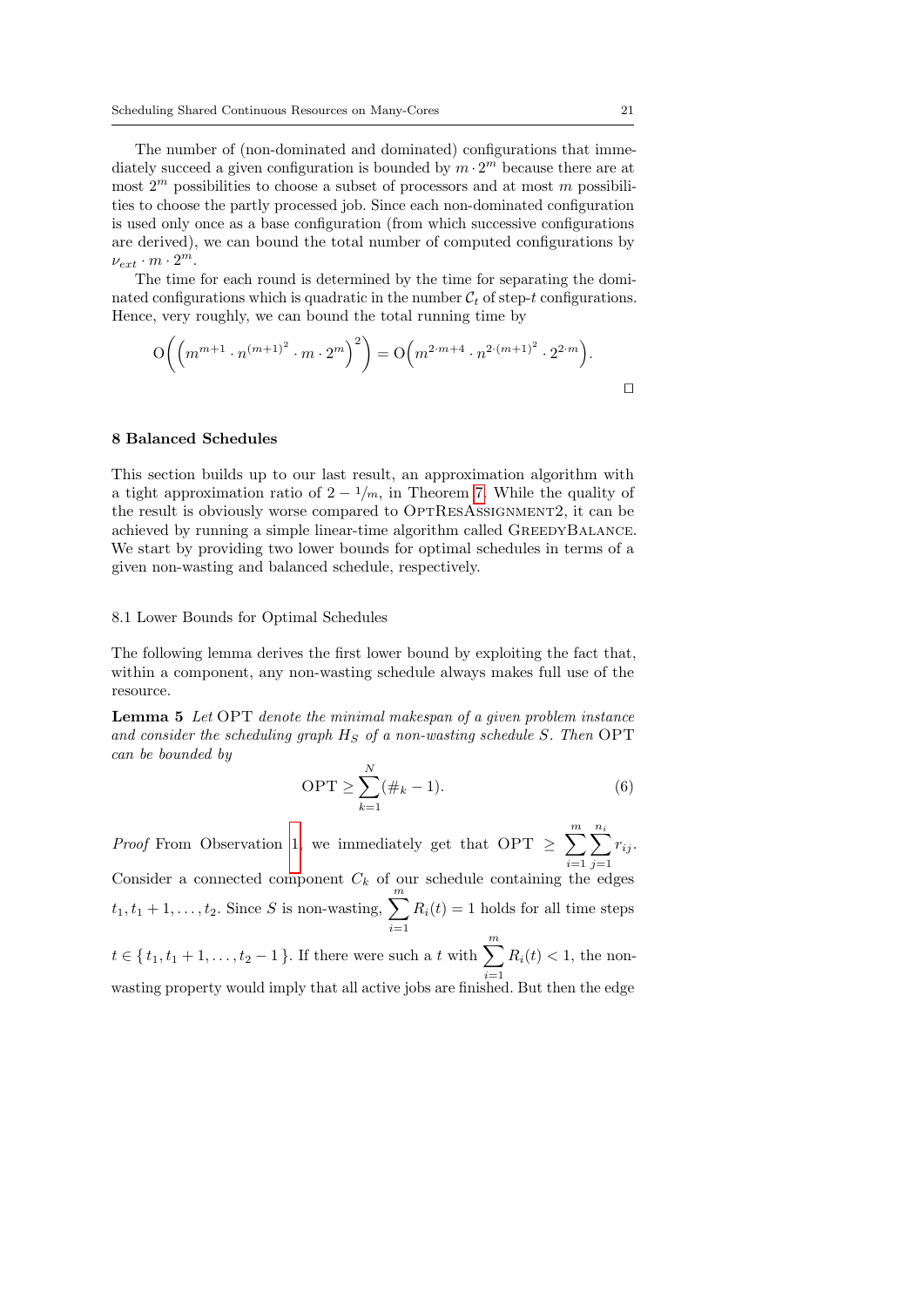$\Box$ 

 $e_{t+1}$  would not be part of  $C_k$ , yielding a contradiction. For the last time step  $t_2$  of  $C_k$  we have  $\sum_{k=1}^m$  $\frac{i=1}{i}$  $R_i(t_2) \geq 0$ . Since S is feasible and, w.l.o.g., does not use more of the resource than necessary, it follows that  $\sum_{n=1}^{S}$  $\sum_{ }^m$  $R_i(t) = \sum_{i=1}^{m}$  $\sum_{i=1}^{n_i}$ 

 $t=1$  $i=1$  $i=1$  $j=1$  $r_{ij}$ . Let  $e^{(k)}$  denote the last edge of  $C_k$ . Then we get:

$$
OPT \ge \sum_{i=1}^{m} \sum_{j=1}^{n_i} r_{ij} = \sum_{t=1}^{S} \sum_{i=1}^{m} R_i(t) = \sum_{k=1}^{N} \sum_{e_t \subseteq C_k} \sum_{(i,j) \in e_t} R_i(t)
$$
  

$$
\ge \sum_{k=1}^{N} \sum_{\substack{e_t \subseteq C_k \\ e_t \ne e^{(k)}}} 1 = \sum_{k=1}^{N} (\#_k - 1).
$$

The second lower bound centers around utilizing parallelism. In a problem instance where each processor has exactly  $n$  jobs, the maximum exploitable parallelism is m. On the other hand, in a schedule with components  $C_k$  of class  $q_k$ , the maximum parallelism that can be exploited in  $C_k$  is  $q_k$ . In a sense, the following lemma shows that, in the case of balanced schedules, this is not much worse than m.

<span id="page-21-0"></span>Lemma 6 Let OPT denote the minimal makespan of a given problem instance and remember that n denotes the maximum number of jobs any processor has to process. Given a balanced schedule S and its scheduling graph, OPT and n can be bounded by the inequalities

$$
\text{OPT} \ge n \ge \sum_{k=1}^{N-1} \frac{|C_k|}{q_k} + \frac{|C_N|}{m}.\tag{7}
$$

*Proof* Remember that  $M_j$  is the set of processors having at least j jobs to process. Since any schedule can process at most one job per processor in every time step, even an optimal schedule needs at least  $n$  time steps to finish all jobs. We can write *n* as  $\sum$  $(i,j) \in V$  $1/|M_j|$ , yielding

$$
OPT \ge n = \sum_{(i,j)\in V} \frac{1}{|M_j|} = \sum_{k=1}^N \sum_{(i,j)\in C_k} \frac{1}{|M_j|}
$$
  
\n
$$
\ge \sum_{k=1}^{N-1} \sum_{(i,j)\in C_k} \frac{1}{|M_j|} + \sum_{(i,j)\in C_N} \frac{1}{m}
$$
  
\n
$$
= \sum_{k=1}^{N-1} \sum_{(i,j)\in C_k} \frac{1}{|M_j|} + \frac{|C_N|}{m}.
$$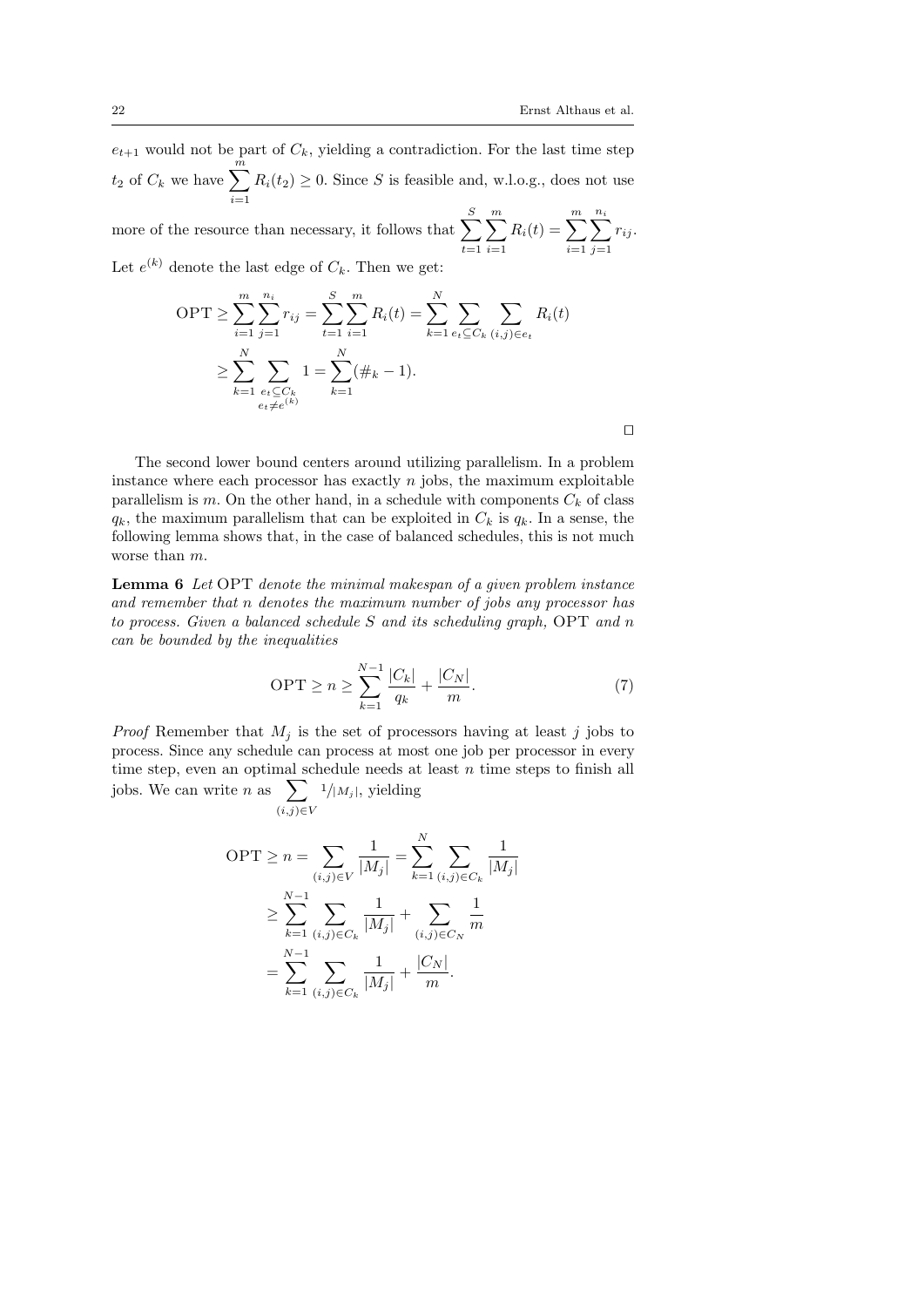It remains to show that we have

<span id="page-22-1"></span>
$$
\sum_{(i,j)\in C_k} \frac{1}{|M_j|} \ge \frac{|C_k|}{q_k} \tag{8}
$$

for all but the last component. So fix  $k \in \{1, 2, \ldots N-1\}$  and let  $(i_0, j_0) \in C_k$ be a job of the k-th component with minimal  $j_0$ . Let  $t_0$  be the first time step when  $(i_0, j_0)$  is active. The minimality of  $j_0$  implies that  $e_{t_0}$  is the first edge of  $C_k$  and, thus,  $q_k = |e_{t_0}|$ . We distinguish two cases:

Case 1:  $n_{i_0}(t_0) > 1$ 

By applying Proposition [2,](#page-10-3) we get that all processors  $i \in M_{j_0}$  are active at time step  $t_0$ . This yields  $|M_{j_0}| \leq |e_{t_0}| = q_k$ . Moreover, for a job  $(i, j) \in C_k$ , the minimality of  $j_0$  gives us  $|M_{j_0}| \geq |M_j|$ . Combining both inequalities implies  $|M_i| \leq q_k$ . Applying this to the first part of Equation [\(8\)](#page-22-1) eventually yields the desired inequality.

Case 2:  $n_{i_0}(t_0) = 1$ 

In this case,  $(i_0, j_0)$  is the last job on processor  $i_0$  at time step  $t_0$ . However, for any job  $(i, j) \in C_k \setminus e_{t_0}$  we have  $n_i(t_0) > 1$ . Given such a job, let  $(i, j')$  be the job processed on i at time step  $t_0$ . Note that we have  $j' < j$  and, thus,  $M_j \subseteq M_{j'}$ . By applying Proposition [2,](#page-10-3) we get that all  $i' \in M_{j'}$  are active at time step  $t_0$ . Together with  $M_j \subseteq M_{j'}$ , this yields  $|M_j| \le q_k$ . Thus, to prove Equation [\(8\)](#page-22-1), it only remains to show  $\sum$  $(i,j)∈e_{t_0}$  $1/|M_j| \geq \sum$  $(i,j)∈e_{t_0}$  $1/q_k (= 1).$ 

To this end, note that, since  $C_k$  is not the last component, there exists at least one job  $(i_1, j_1) \in e_{t_0}$  with  $n_{i_1}(t_0) > 1$ . Let this job be such that  $j_1$  is minimal. Once more, by applying Proposition [2](#page-10-3) we get that all  $i \in M_{j_1}$  are active at time step  $t_0$ . Consider a job  $(i, j) \in e_{t_0}$  with  $i \in M_{j_1}$ . If it is the last job on *i* (i.e., if  $n_i(t_0) = 1$ ), we have  $j = n_i$ . Together with the definition of  $M_{j_1}$  we get  $j = n_i \geq j_1$ , yielding  $|M_j| \leq |M_{j_1}|$ . Similarly, if it is not the last job on *i* (i.e., if  $n_i(t_0) > 1$ ), the minimality of  $j_1$  gives us  $|M_j| \leq |M_{j_1}|$ . This yields the desired inequality as follows:

$$
\sum_{(i,j)\in e_{t_0}}\frac{1}{|M_j|}\geq \sum_{\substack{(i,j)\in e_{t_0}\\i\in M_{j_1}}}\frac{1}{|M_j|}\geq \sum_{\substack{(i,j)\in e_{t_0}\\i\in M_{j_1}}}\frac{1}{|M_{j_1}|}=1.
$$

<span id="page-22-2"></span>8.2 Deriving a  $(2 - \frac{1}{m})$ -Approximation

<span id="page-22-0"></span>Finally, we have all the ingredients to prove our main result:

Theorem 7 Consider a CRSHARING instance with unit size jobs and a feasible schedule S for it that is non-wasting, progressive, and balanced. Then S is a  $(2 - \frac{1}{m})$ -approximation with respect to the optimal makespan.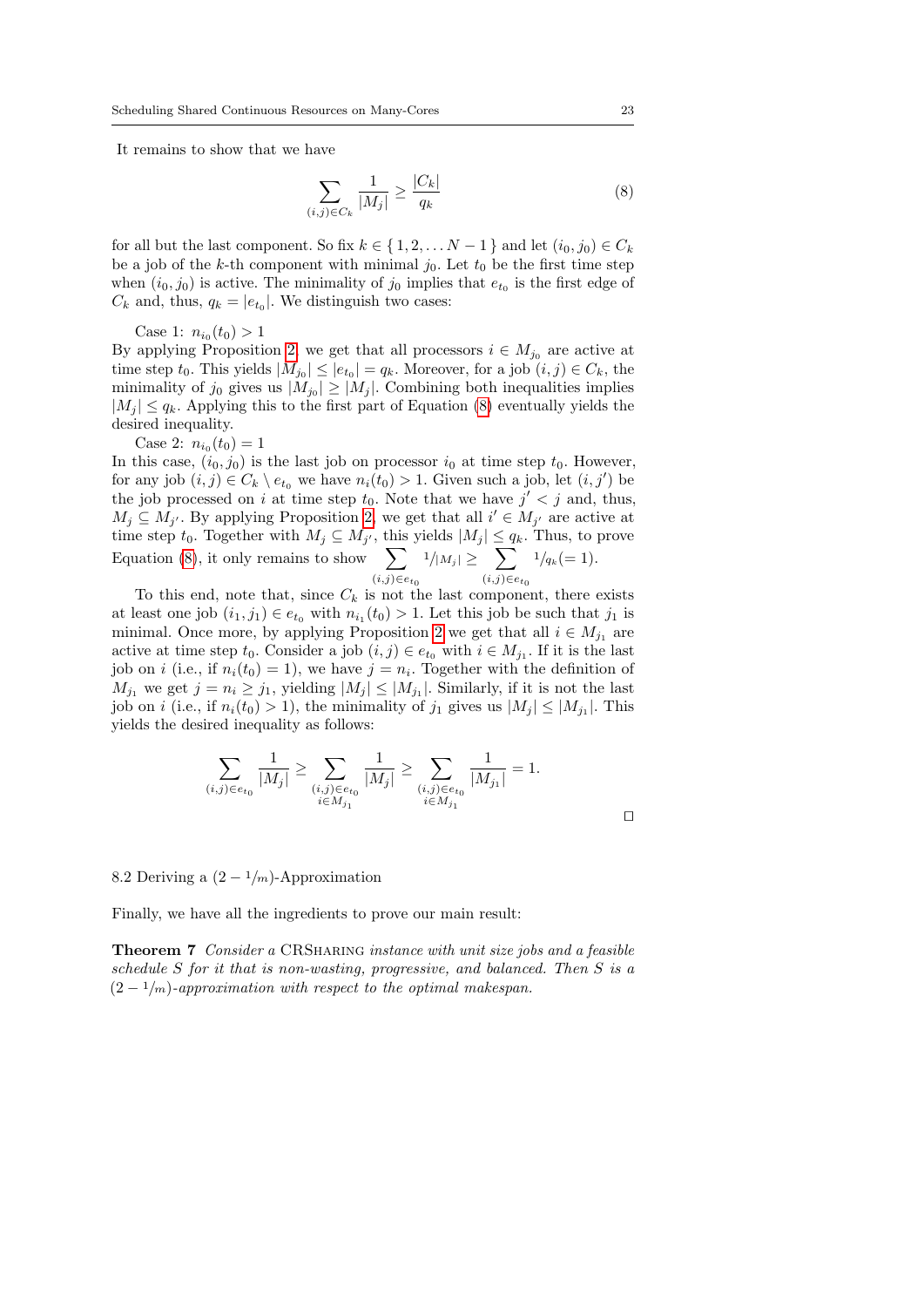*Proof* In the following, let  $\#_{\varnothing} \coloneqq \frac{N}{\sum_{i=1}^{N}}$  $\sum_{k=1}^{N}$  # $_{k}$ <sup>/N</sup> denote the average number of edges in a component. Our proof uses two bounds on the approximation ratio. The first one follows easily from Lemma [5](#page-20-1) and leads to a better approximation for instances with large  $\#_{\varnothing}$ . The second bound is much more involved and mainly based on Lemma [6.](#page-21-0) It yields a better approximation for instances with small  $\#_{\varnothing}$ . To get the first bound, we simply apply Lemma [5](#page-20-1) and get

<span id="page-23-0"></span>
$$
\frac{S}{\text{OPT}} \le \frac{\sum_{k=1}^{N} \#_k}{\sum_{k=1}^{N} (\#_k - 1)} = \frac{\#_S}{\#_S - 1}.
$$
\n(9)

Let us now consider the second bound, based on Lemma [6.](#page-21-0) Our goal is to show that the inequality

<span id="page-23-1"></span>
$$
\frac{S}{\text{OPT}} \le \frac{m \cdot \#_{\varnothing}}{\#_{\varnothing} + m - 1} \tag{10}
$$

holds. Once this is proven, we can combine both bounds by realizing that the bound from Equation [\(9\)](#page-23-0) is monotonously decreasing in  $\#_{\varnothing}$  and the bound from Equation [\(10\)](#page-23-1) is monotonously increasing in  $\#_{\varnothing}$ . Equalizing yields that their minimum's maximum is obtained at  $\#_{\varnothing} = \frac{2m-1}{1}$  $\frac{mn-1}{m-1}$ , which results in an approximation ratio of  $2 - \frac{1}{m}$ .

The rest of this proof is geared towards proving Equation [\(10\)](#page-23-1). We distinguish two cases. The first case covers the easier part, where we have  $OPT \geq n+1$ . That is, even an optimal solution cannot finish the jobs in n time steps. The second case, where we have  $\text{OPT} = n$ , turns out to be more difficult to prove. While we can apply a similar analysis, we have to take more care when bounding our algorithm's progress in the first two time steps.

Case 1: OPT  $\geq n+1$ Applying Lemma [6](#page-21-0) to this case yields

$$
\frac{S}{\text{OPT}} \le \frac{\sum_{k=1}^{N} \#_{k}}{\sum_{k=1}^{N-1} \frac{|C_{k}|}{q_{k}} + \frac{|C_{N}|}{m} + 1} \n\le \frac{N \cdot \#_{\varnothing}}{\sum_{k=1}^{N-1} \frac{\#_{k} + q_{k} - 1}{q_{k}} + \frac{\#_{N} + m - 1}{m}} \n\le \frac{N \cdot \#_{\varnothing}}{\sum_{k=1}^{N} \frac{\#_{k} + m - 1}{m}} \le \frac{m \cdot \#_{\varnothing}}{\#_{\varnothing} + m - 1}
$$
\n(11)

Case 2:  $OPT = n$ 

If we apply the same analysis as in the first case, we will fall short of our desired approximation ratio. Surprisingly, it turns out to be sufficient to bound only the first two time steps more carefully. The idea of the following analysis is to consider the first two time steps of S and the remaining part of S separately. To this end, first note that we can assume, w.l.o.g., that  $#_1 > 1$  (i.e., the first two time steps belong to the same component). If this is not the case,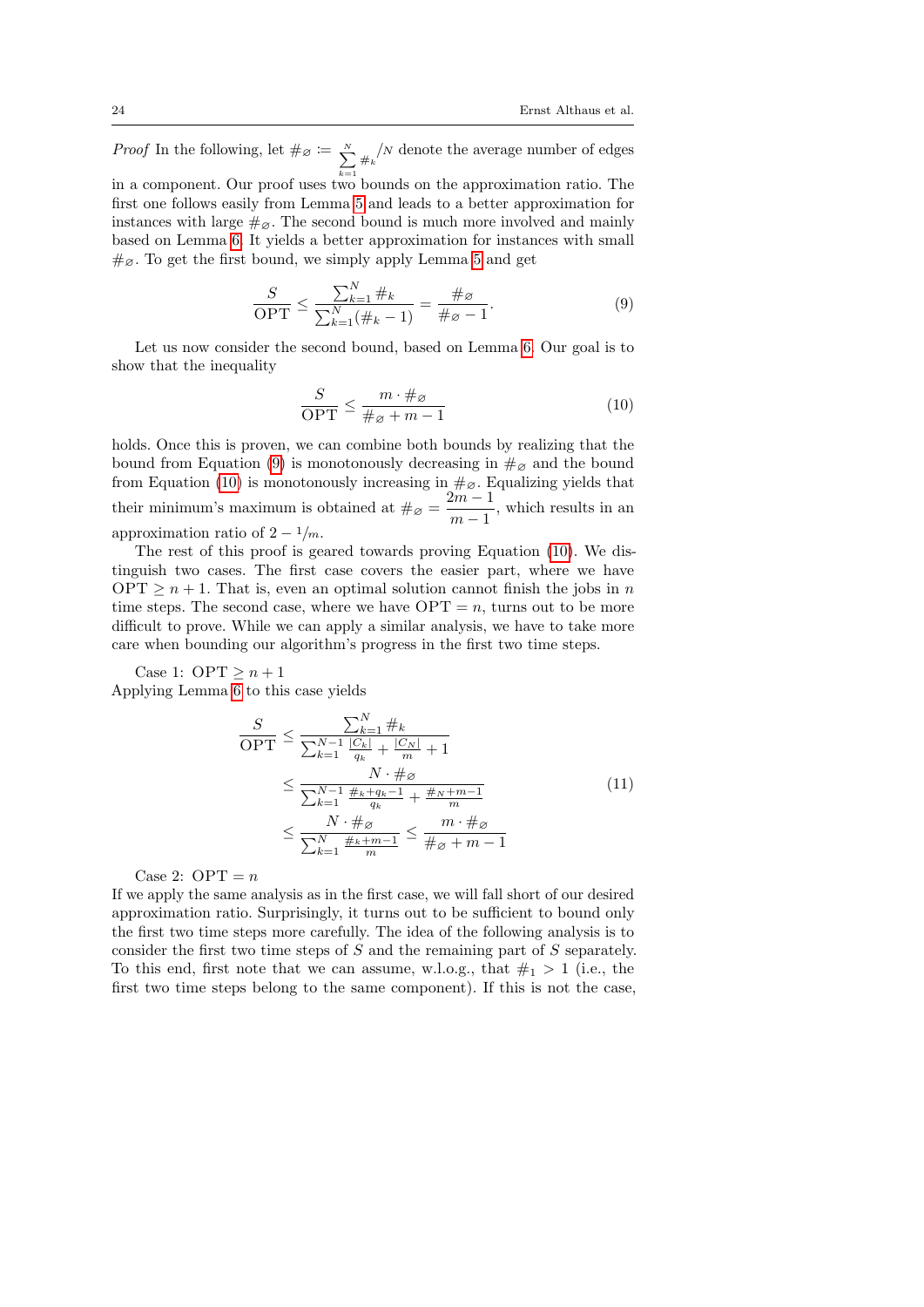our algorithm finishes all active jobs in the first time step and, thus, behaves optimally<sup>[2](#page-24-0)</sup>. Consider the remaining jobs/workloads after the first two time steps. We can regard this as a subinstance of our original problem instance. Let  $S'$  denote the subschedule that results from restricting  $S$  to time steps  $t \geq 3$ . We use N',  $\#'_k$ ,  $q'_k$ , and n' to refer to the corresponding properties of its scheduling graph  $H_{S'}$ . Note that we have  $N' \ge N - 1$  (because of our assumption  $\#_1 > 1$ ) as well as  $N' \cdot \#_{\varnothing} = N \cdot \#_{\varnothing} - 2$  (since exactly two time steps are missing in the subschedule). Moreover, we also have  $n' = n - 2$ . The inequality  $n' \geq n-2$  is obvious. For  $n' \leq n-2$ , note that OPT must finish the jobs in the set  $\{(i,1) | n_i(1) \geq n-1\} \cup \{(i,2) | n_i(1) \geq n\}$  during the first two time steps. Thus, the total resource requirement of these jobs is at most two. Since  $S$  is balanced, it will prioritize and, thus, finish these jobs in the first two time steps. Finally, we can bound our approximation ratio as follows (the first inequality applies Lemma [6](#page-21-0) to  $S'$ ):

$$
\frac{S}{\text{OPT}} = \frac{N \cdot \#_{\varnothing}}{2 + n'} \le \frac{N \cdot \#_{\varnothing}}{2 + \sum_{k=1}^{N'-1} \frac{|C'_k|}{q'_k} + \frac{|C'_{N'}|}{m}}
$$
\n
$$
\le \frac{N \cdot \#_{\varnothing}}{1 + \frac{1}{m} + \sum_{k=1}^{N'-1} \frac{\#'_k + q'_k - 1}{q'_k} + \frac{\#'_{N'}}{m} + \frac{m-1}{m}}
$$
\n
$$
\le \frac{N \cdot \#_{\varnothing}}{1 + \frac{1}{m} + \sum_{k=1}^{N'} \frac{\#'_k + m - 1}{m}}
$$
\n
$$
= \frac{N \cdot m \cdot \#_{\varnothing}}{m + 1 + N' \cdot \#'_\varnothing + N'(m - 1)}
$$
\n
$$
\le \frac{N \cdot m \cdot \#_{\varnothing}}{2 + (N \cdot \#_{\varnothing} - 2) + N(m - 1)} = \frac{m \cdot \#_{\varnothing}}{\#_{\varnothing} + m - 1}
$$

This proves that Equation [\(10\)](#page-23-1) also holds in this case.

 $\Box$ 

.

#### 8.3 Tight Approximation Algorithm

So far, we analyzed the quality of balanced schedules in general, but did not yet provide a concrete example of a corresponding algorithm. One of the most natural greedy algorithms schedules jobs by prioritizing processors with a higher number of remaining jobs and, in the case of a tie, by prioritizing jobs with larger remaining resource requirements. We name this algorithm GreedyBalance. In Section [8.2,](#page-22-2) we saw that balanced schedules and, as a consequence, the algorithm GREEDYBALANCE yield a  $(2 - \frac{1}{m})$ -approximation for the CRSharing problem. Now, we show that this approximation ratio is tight for GREEDYBALANCE.

<span id="page-24-1"></span>**Theorem 8** The GREEDYBALANCE algorithm for the CRSHARING problem with jobs of unit size has a worst-case approximation ratio of exactly  $2 - \frac{1}{m}$ .

<span id="page-24-0"></span><sup>&</sup>lt;sup>2</sup> This reduces our analysis to a smaller problem instance.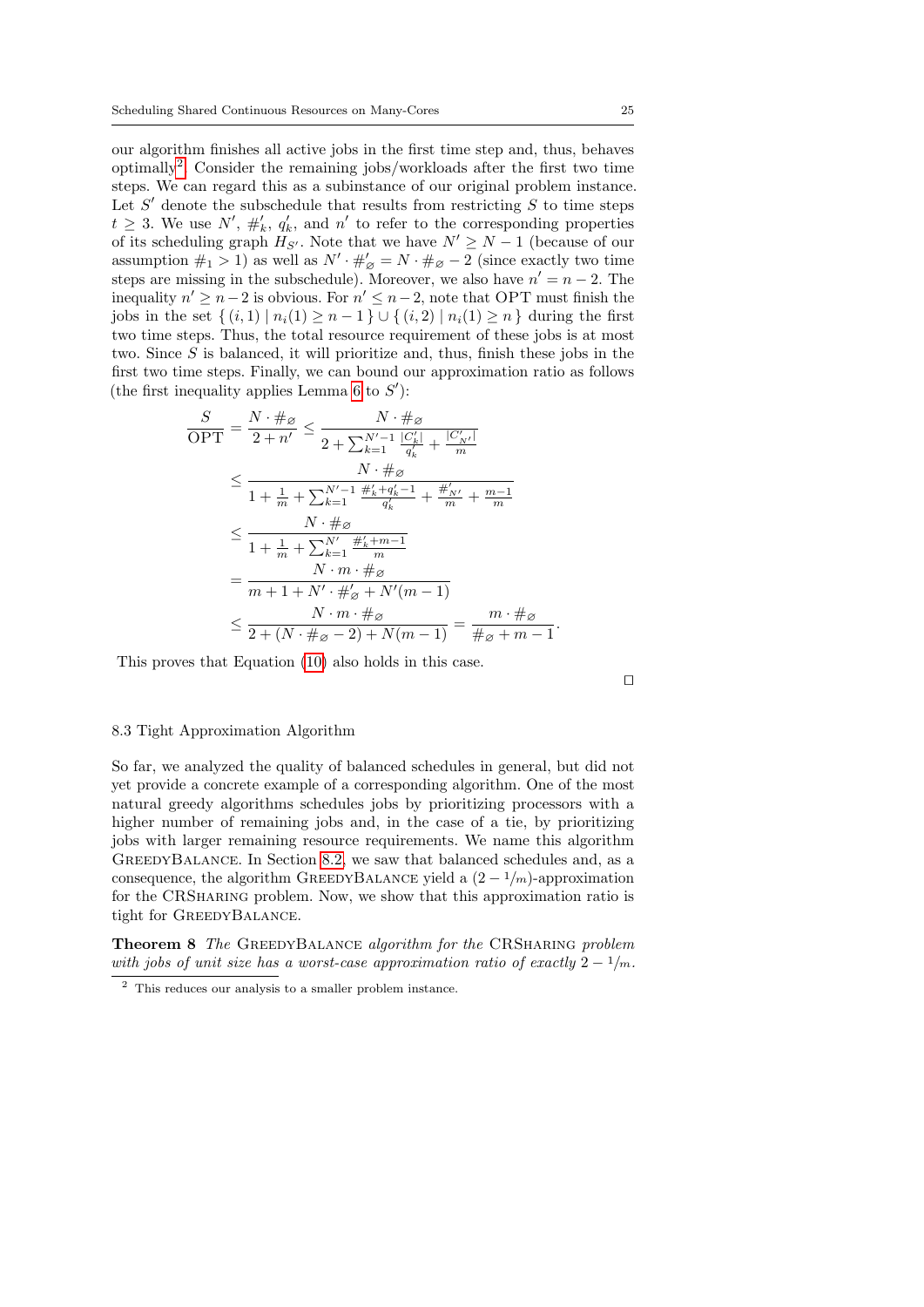Proof Since GREEDYBALANCE computes only balanced schedules, the upper bound follows immediately from Theorem [7.](#page-22-0) For the lower bound, consider a family of problem instances defined as follows: We define blocks of  $m \times m$ jobs with resource requirements as described below. For the first block, let

$$
r_{i1} := 1 - i \cdot \varepsilon
$$
 for  $i \in \{1, 2, ..., m\}$ ,  $r_{12} := 1 - \sum_{i=1}^{m} (1 - r_{i1}) + \varepsilon$ , and  $r_{i2} := \varepsilon$ 

for  $i \in \{2, 3, \ldots, m\}$ . Moreover, define  $r_{ij} := \varepsilon$  for all  $i \in \{1, 2, \ldots, m\}$ and  $j \in \{3, 4, \ldots, m\}$ . This finishes the first  $m \times m$ -block of jobs. Having constructed the l-th block, we construct the next block, starting with its first column  $j \coloneqq l \cdot m + 1$ . We define  $r_{ij} \coloneqq 1 - (m-1)\varepsilon$  for  $i \in \{1, 2, \ldots, m-1\}$  and

 $r_{mj} \coloneqq 1$  –  $\sum^{m-1}$  $i'=1$  $r_{m-i',j-i'}$ . For the second column of this block we set  $r_{1,j+1} \coloneqq$ 

$$
1 - \sum_{i=1}^{m} (1 - r_{ij}) + \varepsilon
$$
, and  $r_{i,j+1} := \varepsilon$  for  $i \in \{2, 3, \dots, m\}$ . To finish the block,

we set  $r_{ij'} \coloneqq \varepsilon$  for all  $i \in \{1, 2, ..., m\}$  and  $j' \in \{j + 2, j + 3, ..., j + m - 1\}$ . We finish the construction once the next block would contain jobs with negative resource requirements. Note that by choosing  $\varepsilon$  small enough, we can make this construction arbitrarily long. See Figure [5](#page-26-0) for an illustration of this construction and the schedules produced by GREEDYBALANCE and an optimal algorithm. Our construction is such that GREEDYBALANCE needs exactly  $2m - 1$  time steps per block: By balancing the number of remaining jobs, it is forced to work m time steps on a block's first column (which contains a total resource requirement of roughly m) before it can finish the remaining  $m - 1$  columns of a block. In contrast, the optimal algorithm ignores any balancing issues, which allows it to exploit that all diagonals have a total resource requirement of 1.  $\Box$ 

#### <span id="page-25-0"></span>9 Conclusion & Outlook

We introduced a new resource-constrained scheduling problem where job processing speeds depend on the share of the resource a job is assigned. Even for unit size jobs, this problem turned out to be NP-hard in the number of processors. However, we were able to derive an algorithm that computes an optimal solution in polynomial time. This algorithm merely proves that such solutions exist, but is by no means practical. While for  $m = 2$  processors we presented an exact quadratic-time algorithm, it remains an open question whether there are efficient polynomial-time algorithms for  $m \geq 3$ . For these cases we provided a linear-time approximation algorithm with a worst-case approximation ratio of  $2 - \frac{1}{m}$ .

Restricting the analysis to unit size jobs, we did not give analytical results for jobs of arbitrary sizes<sup>[3](#page-25-1)</sup>, but we conjecture that almost all results should be

<span id="page-25-1"></span>One could also consider resource requirements  $> 1$ . However, the most natural extension of our model can easily be shown to reduce to non-unit size jobs with resource requirements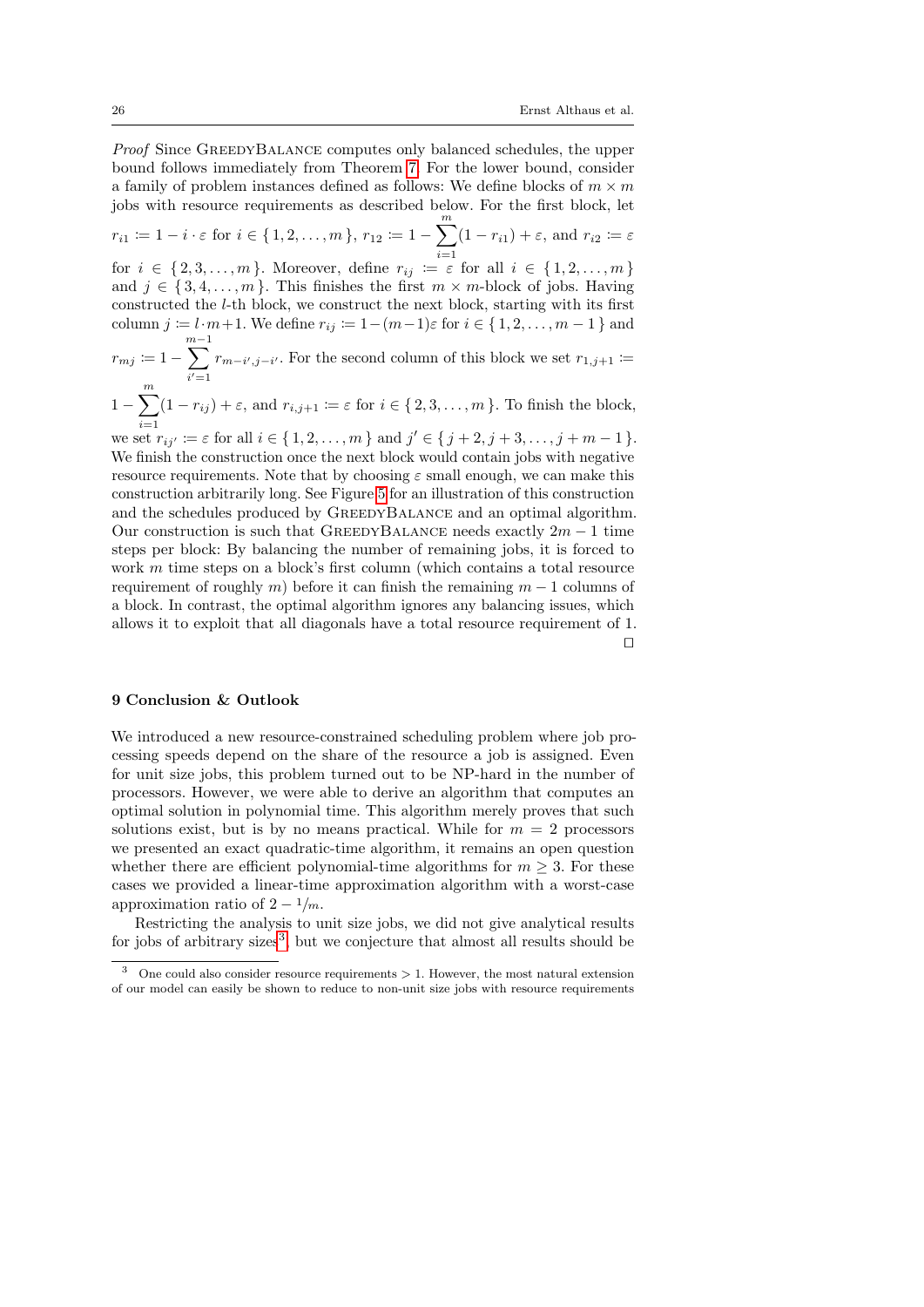<span id="page-26-0"></span>

(b) Schedule computed by GREEDYBALANCE.

Fig. 5: Construction and schedules used in the proof of Theorem [8](#page-24-1) for  $m = 3$  and  $\varepsilon = 0.01$ . Node labels show the corresponding job's resource requirement in percent (e.g.,  $r_{12} = 0.07$ ). Note that the optimal schedule needs (essentially)  $m$  time steps to finish a block, while  $S$ needs  $2m - 1$  time steps per block.

transferable. However, extending our analysis turns out to be non-trivial. In particular our scheduling (hyper-) graphs cannot, with their current definition, capture such problem instances. And yet, intuition suggests that one should be able to extend our definitions and find similar structural properties for arbitrary job sizes.

Besides extending our results to jobs of arbitrary sizes, it seems worthwhile to extend the model to other, possibly more realistic scenarios. What analytical results are possible if we re-introduce the classical scheduling aspect, where jobs of a task are not a priori fixed to a specific processor? It may also be possible to use our insights to get analytical results in special cases of discrete-continuous models as proposed by Józefowska and Weglarz [\[11\]](#page-27-6). Another interesting direction are models that consider energy as a continuously divisible resource. One might imagine a multiprocessor model in the spirit of the original speed scaling model by Yao et al. [\[18\]](#page-27-15), but with a shared energy source (cf. [\[14,](#page-27-16) [15\]](#page-27-17)). Finally, we opted for a discrete time model, both because it facilitates the analysis and because it fits well in typical implementations of real-world schedulers (which are usually called at regular time intervals [\[2\]](#page-27-18)). Nevertheless,

 $\leq 1$  (rescale jobs with resource requirement  $r > 1$  and workload p such that it has resource requirement  $1/r \cdot r = 1$  and workload  $r \cdot p$ .